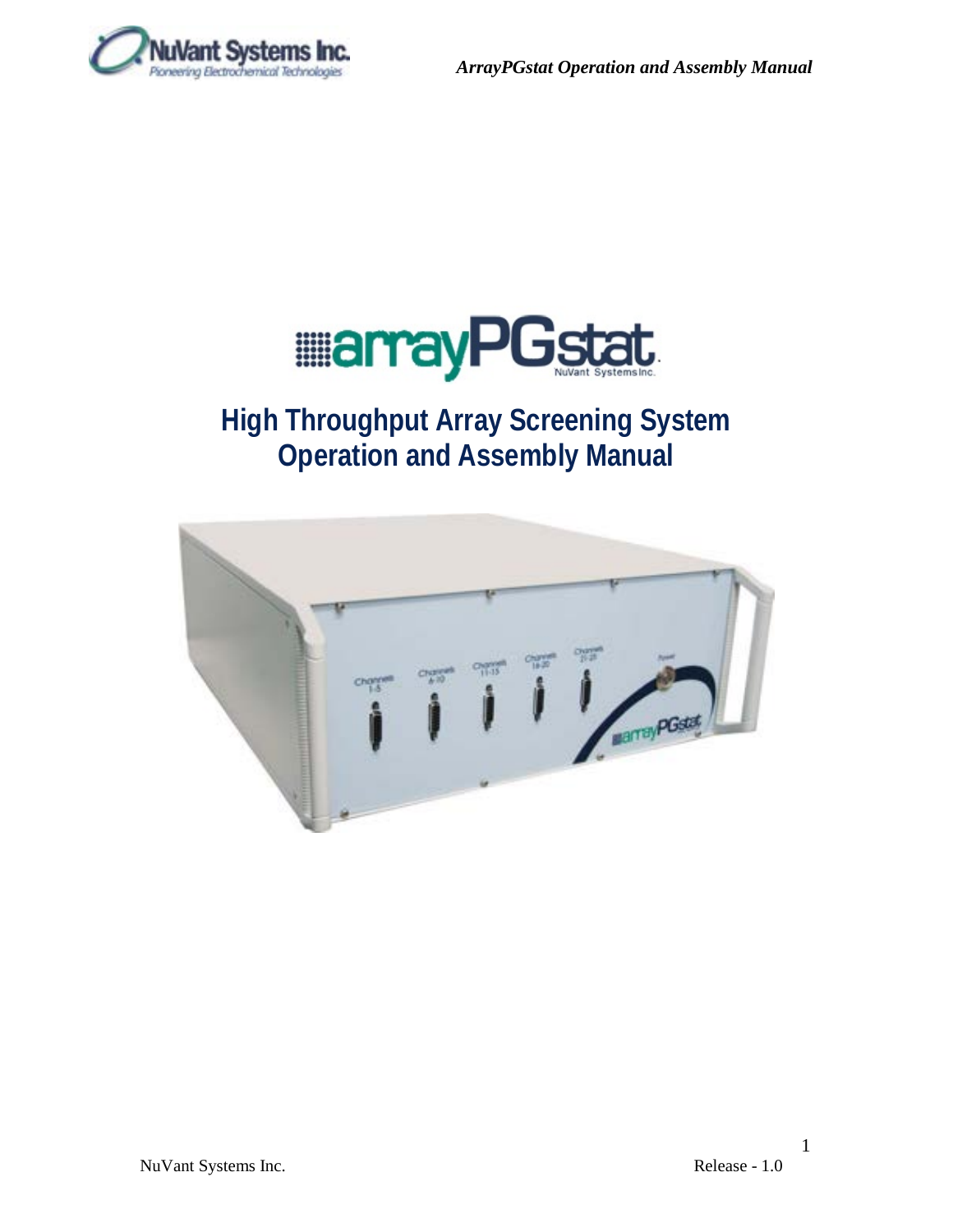

## **OPERATION and ASSEMBLY MANUAL**

### VERSION 1.0

## ArrayPGstat Operation and Assembly Manual

## ©Copyright 2003, 2005, 2012, 2013 NuVant Systems, Inc. Crown Point, Indiana

All rights reserved. No part of this publication may be reproduced, transmitted, transcribed, stored on a retrieval system or translated into any language, in any form or by any means, electronic, mechanical, manual or otherwise, without the prior consent of NuVant Systems, Inc. NuVant Systems, Inc. makes no representations or warranties with respect to the contents hereof and specifically disclaims any implied warranties of merchantability and fitness for a particular purpose. Furthermore, NuVant Systems, Inc. reserves the right to revise this publication and to make changes from time to time in the content hereof without obligation to notify any person of such revision or changes.

## Program License Agreement

Do not use the software package until you have read the license agreement. If you use the program, NuVant Systems will assume that you have agreed to, and as such are, bound by this standard agreement. If you do not accept the terms of this license, you must return the package unused to the party from whom you received it. The program contained in this package is provided to the end user as a single program for use on a single machine and not for distribution to other machines or parties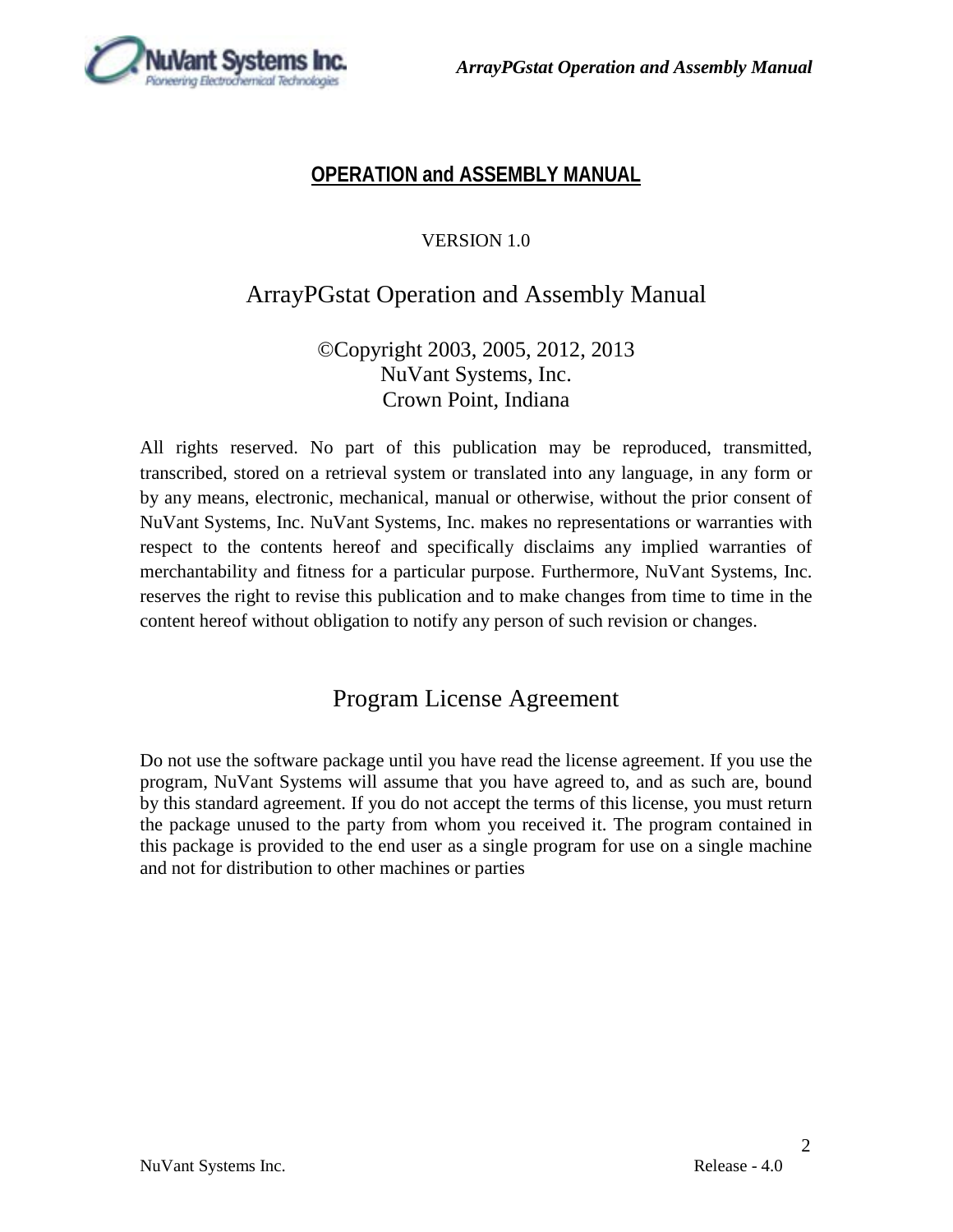

## **TABLE OF CONTENTS**

| Procedure for Connection of Electrode Cables to an Electrochemical Device  10 |
|-------------------------------------------------------------------------------|
| Model ArrayPGstat Fuel Cell Load Precautions and Connection Information 11    |
|                                                                               |
|                                                                               |
|                                                                               |
|                                                                               |
|                                                                               |
|                                                                               |
|                                                                               |
|                                                                               |
|                                                                               |
|                                                                               |
|                                                                               |

 $\mathfrak{Z}$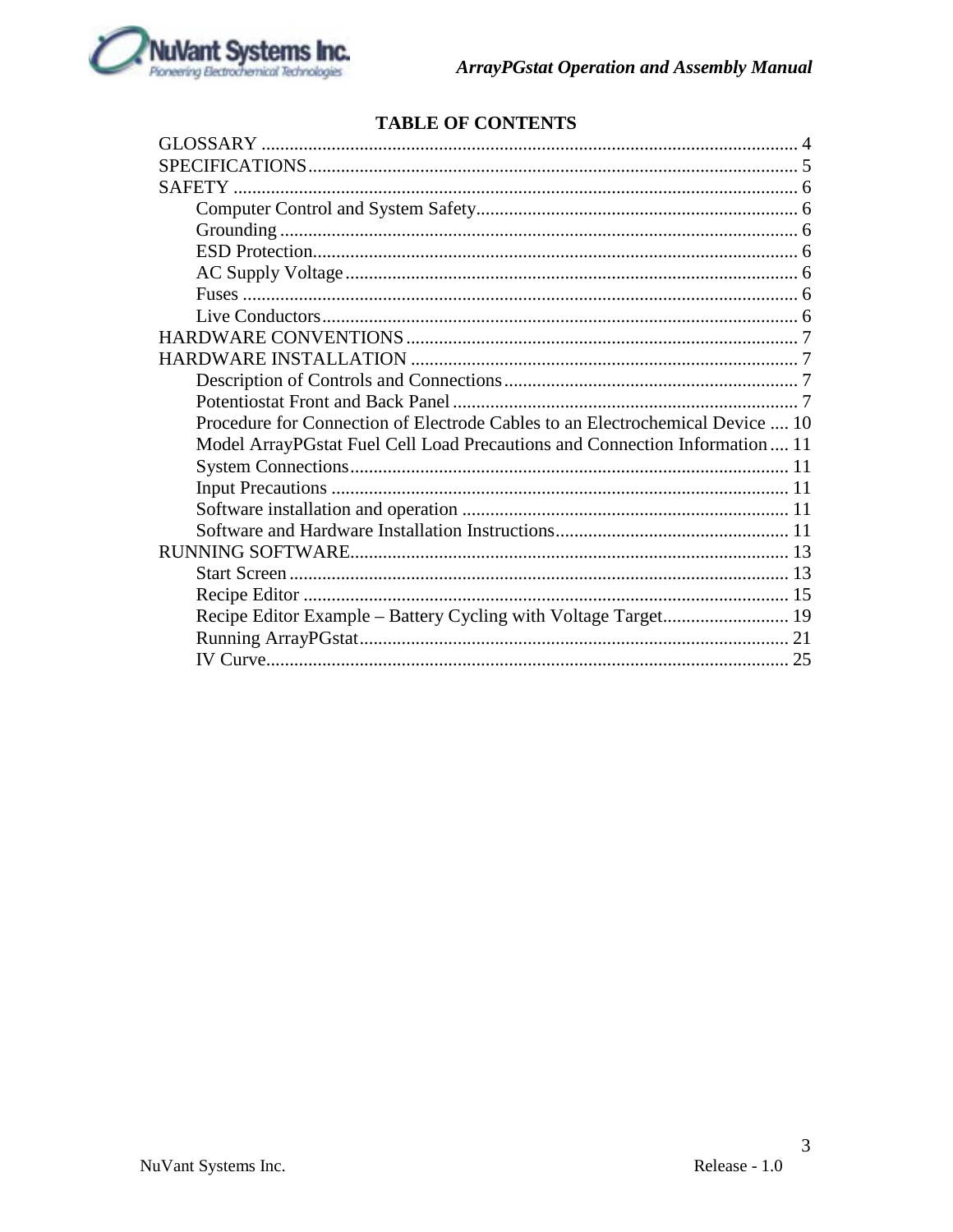

# **GLOSSARY**

<span id="page-3-0"></span>Listed below are the symbols used to identify windows and actions in the ArrayPGware software.

| <b>SYMBOL</b>         | <b>WINDOW/ACTION</b>   | <b>EXAMPLE</b>  |
|-----------------------|------------------------|-----------------|
| [Square brackets]     | Window                 | [Run Arraystat] |
| <b>Bold</b>           | Button / Button Header | <b>START</b>    |
| <b>Bold underline</b> | Tab or Header          | Aux. TC/MFC     |
| Underline             | End-user input         | Number TC       |
| "Quotes"              | End-user input options | "Ramp to"       |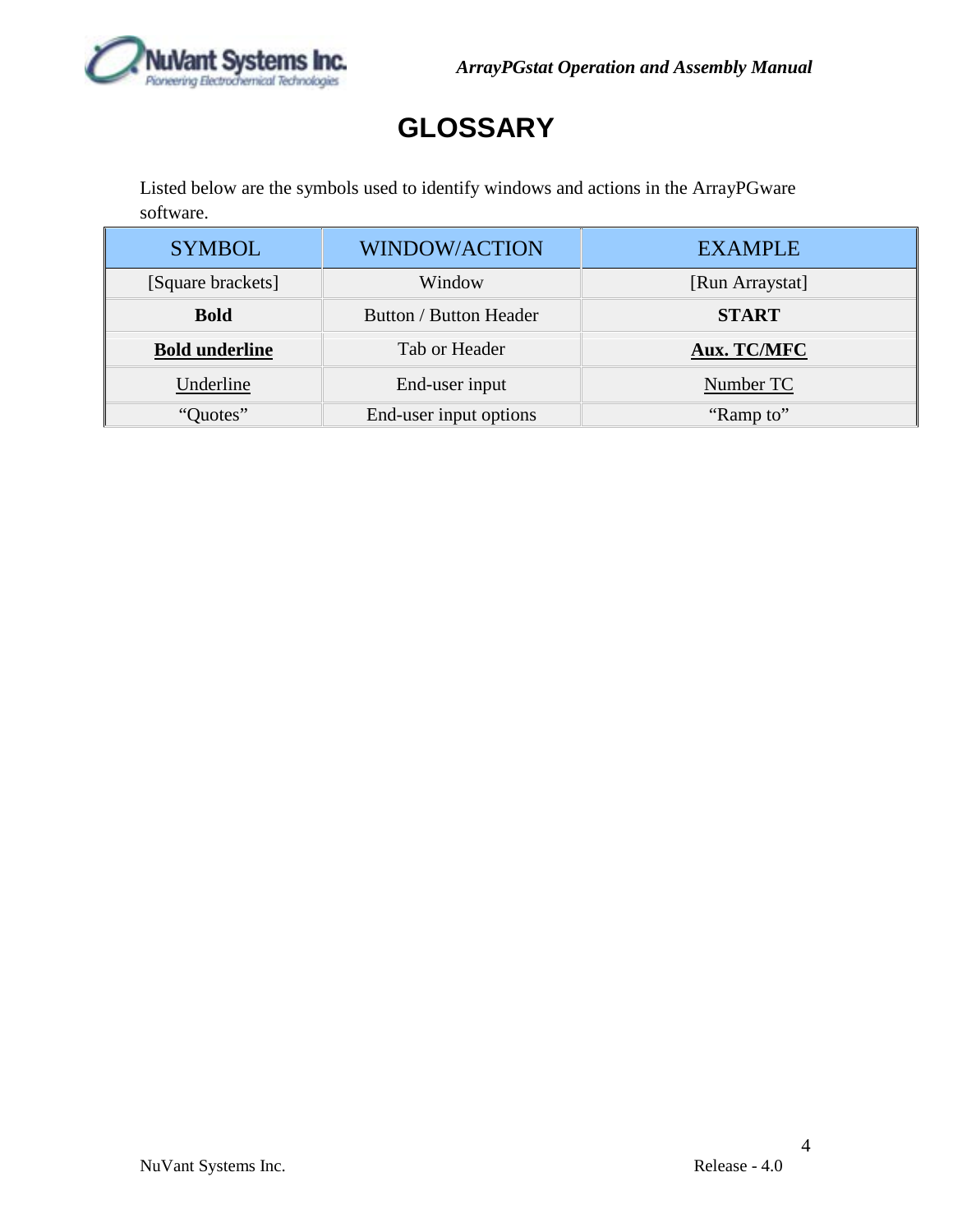

# **SPECIFICATIONS**

<span id="page-4-0"></span>The ArrayPGstat is an automated 25-channel potentiostat for high-throughput characterization of electrode components. The ArrayPGstat can switch out (i.e. open circuit) any number of electrodes while others are tested either in parallel or sequentially. The operator can evaluate electrodes individually, or in separate rows or columns. The ArrayPGstat can apply complex sequences of test parameters to any number of the array electrodes in parallel or sequentially.

| <b>Cell Control</b>                    |                                                            |
|----------------------------------------|------------------------------------------------------------|
| Compliance Voltage                     | ±15V                                                       |
| Max Output Current                     | ±1.625 A over 25 channels / 65mA max per Ch.               |
| <b>Rise Time</b>                       | 45 uS for 1k Ohm load (0%-100% signal)                     |
| Slew Rate                              | $0.2 V/\mu s$                                              |
| Bandwidth                              | 8 kHz (-3 dB, 1k Ohm load)                                 |
| <b>Applied DC Potential Ranges</b>     | $1$ ( $\pm$ 10 V)                                          |
| <b>Applied Potential Resolution</b>    | $0.3$ mV                                                   |
| <b>Applied Potential Accuracy</b>      | < 0.04% FSR                                                |
| <b>Current Autoranging</b>             | Yes                                                        |
| <b>Applied DC Current Ranges</b>       | 2 (±250µA, ±65mA)                                          |
| <b>Best Applied Current Resolution</b> | 3 nA, 0.003% of FSR                                        |
| <b>Applied Current Accuracy</b>        | 0.03% of FSR                                               |
| <b>Input Bias Current</b>              | 500 pA                                                     |
| Input Impedance                        | 250 G $\Omega$ parallel to 3 pf                            |
| Maximum Update Rate                    | $4 \mu s$                                                  |
| Maximum Scan Rate                      | 100V/sec                                                   |
| IR Compensation                        | N/A                                                        |
| <b>External Control</b>                | N/A                                                        |
| <b>Potential Measurement</b>           |                                                            |
| <b>Measured DC Potential Ranges</b>    | 1(±10 V)                                                   |
| Resolution                             | 3 µV, 300 µV (0.006%, 0.003% of FSR)                       |
| Accuracy                               | 0.08 or 0.03% of FSR                                       |
| <b>Current Measurement</b>             |                                                            |
| <b>Measured Current Ranges</b>         | Potentiostat: 2 (± 250uA, ± 65 mA)                         |
| Potentiostat Min to Max                | 80nA to 65mA                                               |
|                                        | Galvanostat: 80 nA (0.003% of FSR)                         |
| <b>Best Resolution</b>                 | Potentiostat: 80 nA - 20 µA (0.06 - 0.003% of FSR In Order |
|                                        | of Range)                                                  |
| Accuracy                               | Galvanostat: 0.03% of FSR;                                 |
|                                        | Potentiostat: 0.3 - 0.03% of FSR Depending on Range        |
| <b>Data Acquisition</b>                |                                                            |
| <b>Acquisition Speed</b>               | 250 k samples/s (Aggregate)                                |
|                                        | 9.25 k samples/s/ch. (min 27 channels)                     |
| <b>DAC Resolution</b>                  | 16 bits                                                    |
| FSR: Full Scale Range                  |                                                            |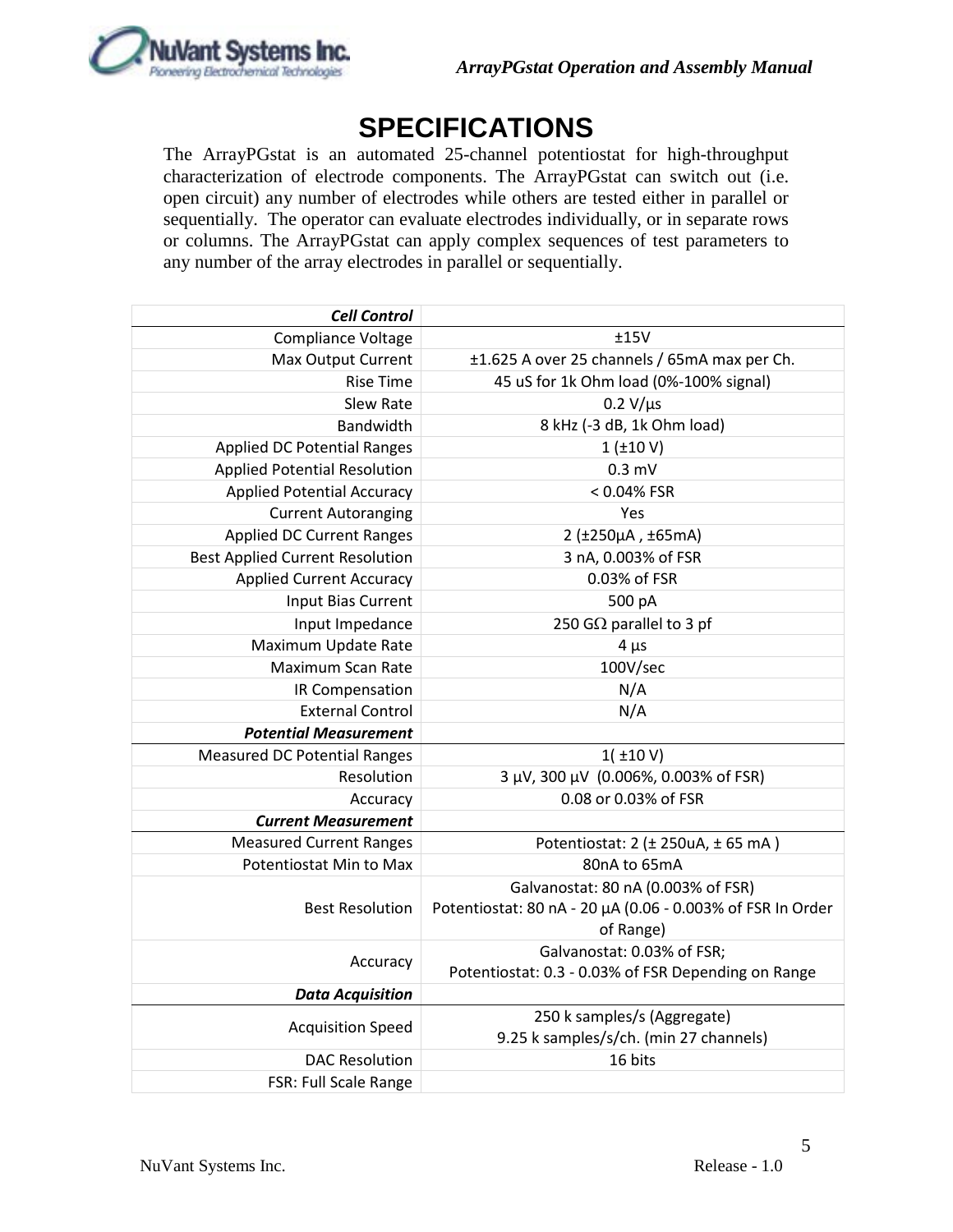

# **SAFETY**

### **Computer Control and System Safety**

<span id="page-5-1"></span><span id="page-5-0"></span>Precautions should be taken to ensure sustained operation of the PC controlling the ArrayPGstat. A failure of the PC or a crash in the software for any reason may leave the load in an 'ON' but uncontrolled state that may damage the ArrayPGstat.

### **Grounding**

<span id="page-5-2"></span>For the safety of the equipment and the operator, the ArrayPGstat must be connected by means of a protective conductor to earth ground. Under no circumstances should the ground be bypassed. It is advisable not to unplug the instrument when not in use. This protection must not be disabled by the use of two-conductor extension cord or adapter, or any other type of connection that does not maintain earth ground continuity.

#### **ESD Protection**

<span id="page-5-3"></span>Electrostatic Discharge (ESD) can cause immediate or latent damage to electronic circuits. NuVant products are adequately protected against ESD for their intended use. However, it is possible to damage the product by delivering electrostatic discharges when touching, moving the product, or connecting leads. It is advisable to ground and discharge yourself before touching the product. It is also advisable to ground and discharge any leads and the fuel cell before connecting it to the array potentiostat.

#### **AC Supply Voltage**

<span id="page-5-4"></span>Before first connecting the power supply to the equipment, make sure that the line voltage is nominally 120 volts. Never operate the equipment from a line voltage or frequency in excess of that specified. *The equipment may be damaged by the application of incorrect line voltage. Voltage and current conditions inside that equipment described in this manual are sufficient to cause injury and possible death. Only qualified technicians should be permitted to remove the cover or attempt repairs.*

#### **Fuses**

<span id="page-5-5"></span>Upon blowing a fuse make sure that the replacement fuse, accessible from the exterior of the equipment on the rear panel, is of the correct rating. The rating of the ac line fuse must correspond to the values stated in the specifications. Refer to the rear panel information in the Hardware Installation section.

#### **Live Conductors**

<span id="page-5-6"></span>The opening of covers or removal of parts of this equipment could expose live conductors. The equipment must be disconnected from all power and signal sources prior to the onset of any adjustment, replacement, maintenance, or repair. Only qualified personnel must do adjustments, maintenance or repair.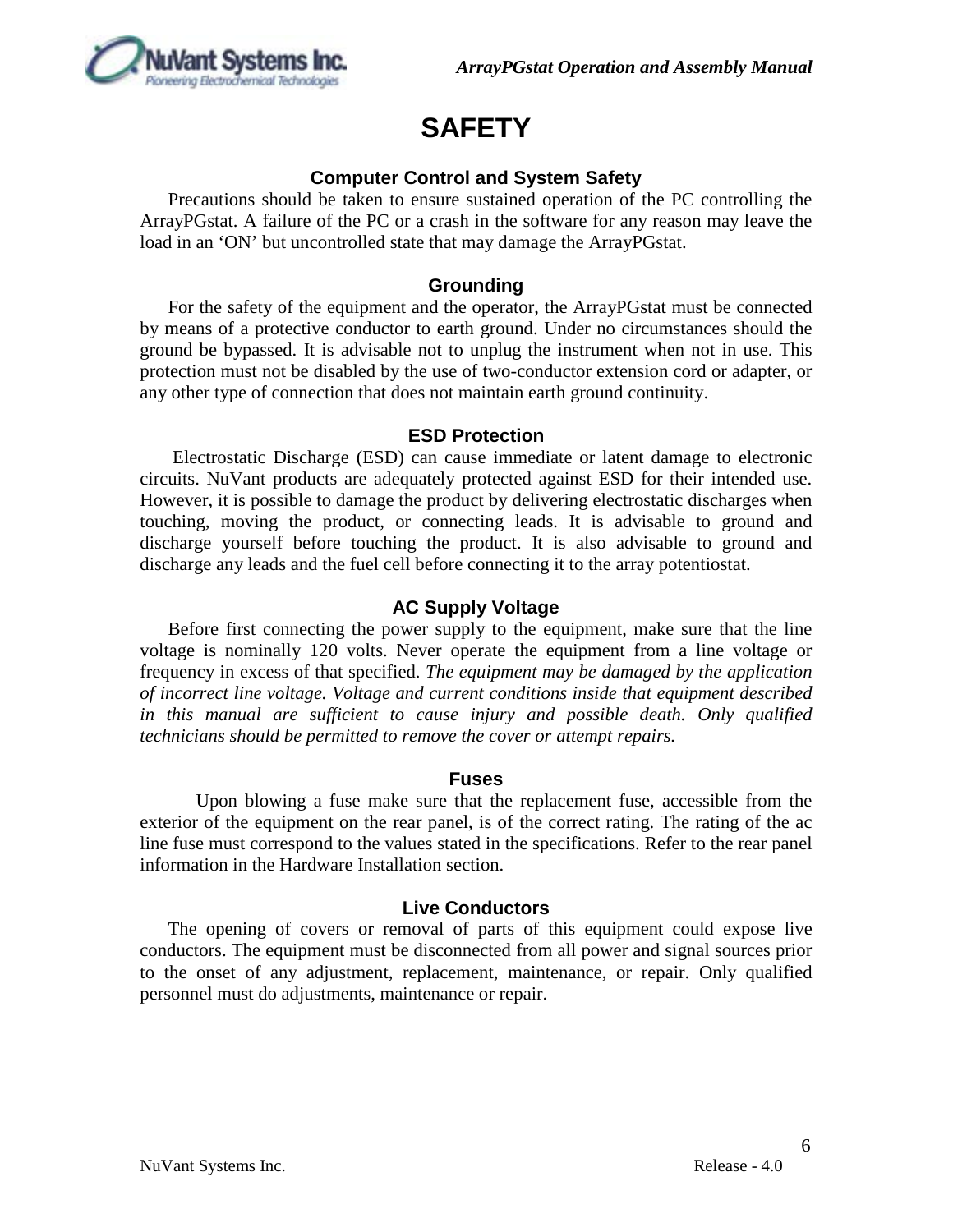

# **HARDWARE CONVENTIONS**

- <span id="page-6-0"></span>o Physical switches and connectors on the front panel relevant to operation are designated as **Bold Blue** text. For example, **Main Power Switch** and **Cell Enable Switch**.
- o Physical switches and connectors on the back panel relevant to operation are designated as **Bold Red** text. For example **Data Communication Port**.

# **HARDWARE INSTALLATION**

### **Description of Controls and Connections**

<span id="page-6-2"></span><span id="page-6-1"></span>This section provides a general description of the controls and indicators of the panels on the ArrayPGstat potentiostat.

### **Potentiostat Front and Back Panel**

<span id="page-6-3"></span>The following are the parts on the front panel of the ArrayPGstat as shown in the diagram below.



**Figure 1 ArrayPGstat Front Panel**

**1. Electrode channel connectors** – Each of the five electrode channel connectors corresponds to five electrode channels. Figure 2 shows one electrode cable connected to the first electrode channel connector. The electrode cable has fifteen electrodes, providing the working, counter and reference electrodes for five channels.

**2. . Main Power Switch** – This switch is used to turn the ArrayPGstat system on or off. Pressing this switch on will allow the main AC voltage to be applied to the transformers of the power supplies. Pressing this switch to the off position will disconnect the AC voltage from the transformers of the power supplies.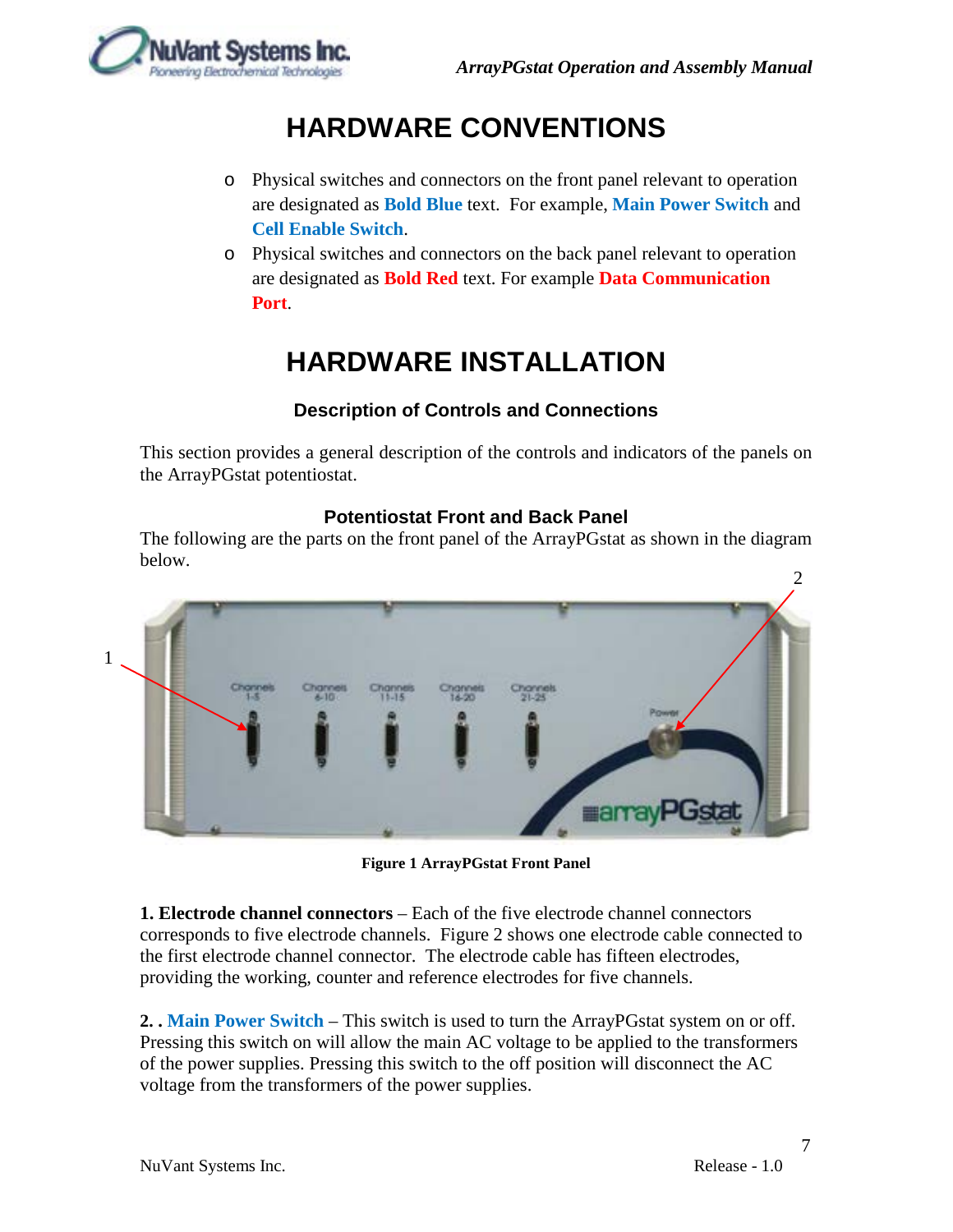



**Figure 2 Electrode Cables connected to ArrayPGstat**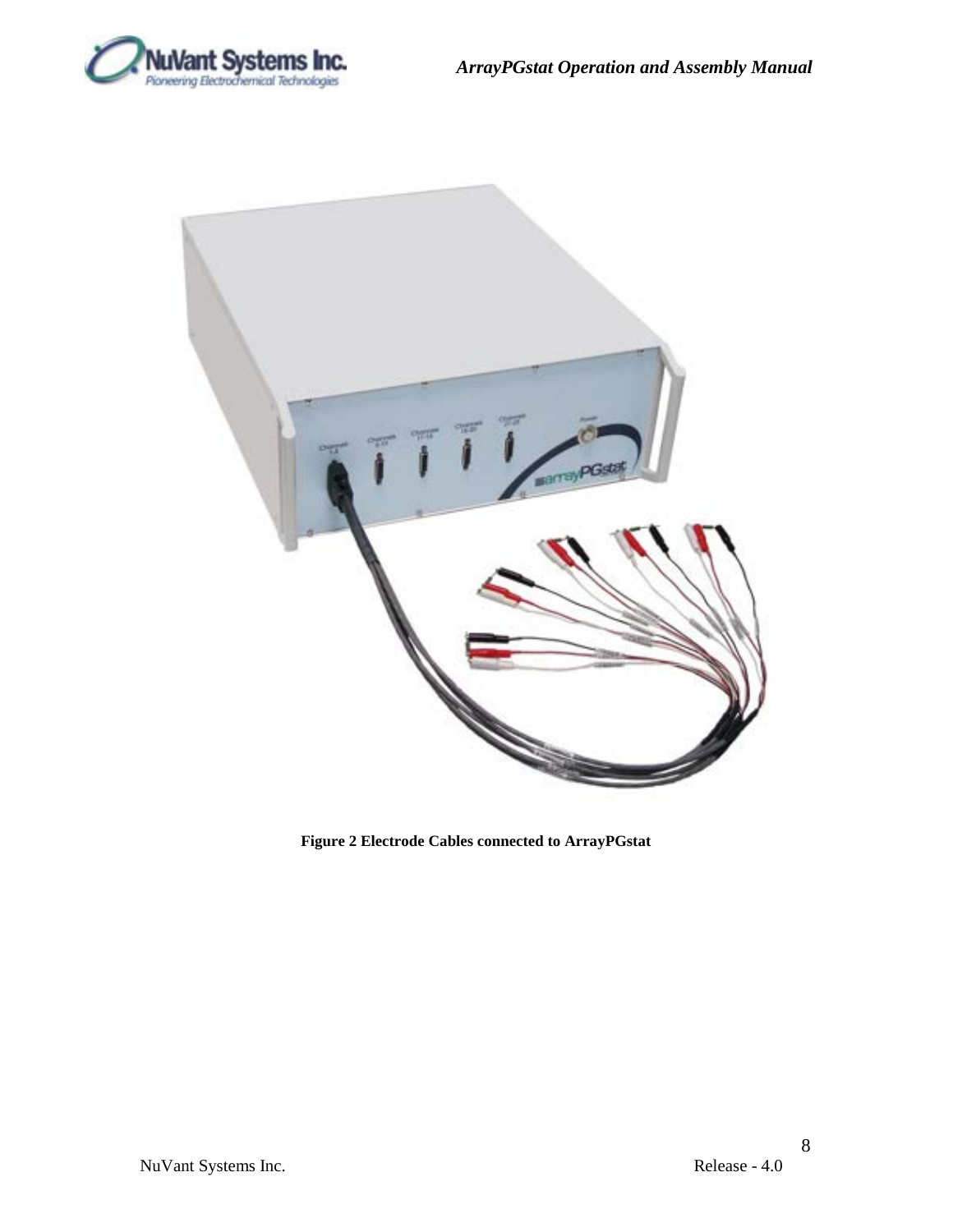

The following are the parts on the rear panel of the unit.



**Figure 3 Electrode Cables connected to ArrayPGstat**

**1. AC Power Input** – The ArrayPGstat operates on both 115 and 230 VAC. These voltages can be selected on the mains input module located on the back of the instrument. Fuse rating for this instrument are also located on the decal along with additional information for the user.

**2. AC Main Power Switch** – AC main power switch. This must be on for the front panel **Main Power Switch** to illuminate.

**3. Main Power Voltage Selector Switch and AC Fuse Holder** – External AC fuse holder. 4 A at 250 VAC Slow blow fuse for voltage selections of 115 VAC or 2 A at 250 VAC Slow blow fuse for voltage selection of 230 VAC 50~60Hz.

**4. USB Data Communication Cable** – Do not connect this cable to the computer until the software is installed. Ensure this cable is inserted completely into the instrument and computer during use. Do not connect a USB extension cable to this cable. Do not replace this cable without contacting NuVant Systems to obtain an appropriate cable.

**5. Serial Number Plate** – Removal of or defacing the serial number plate will void the warranty.

**6. Cooling fans** – Allow at least 2 inches of space behind and to the sides of the cooling fans. Periodically inspect the fan ports to make sure debris does not obstruct air flow.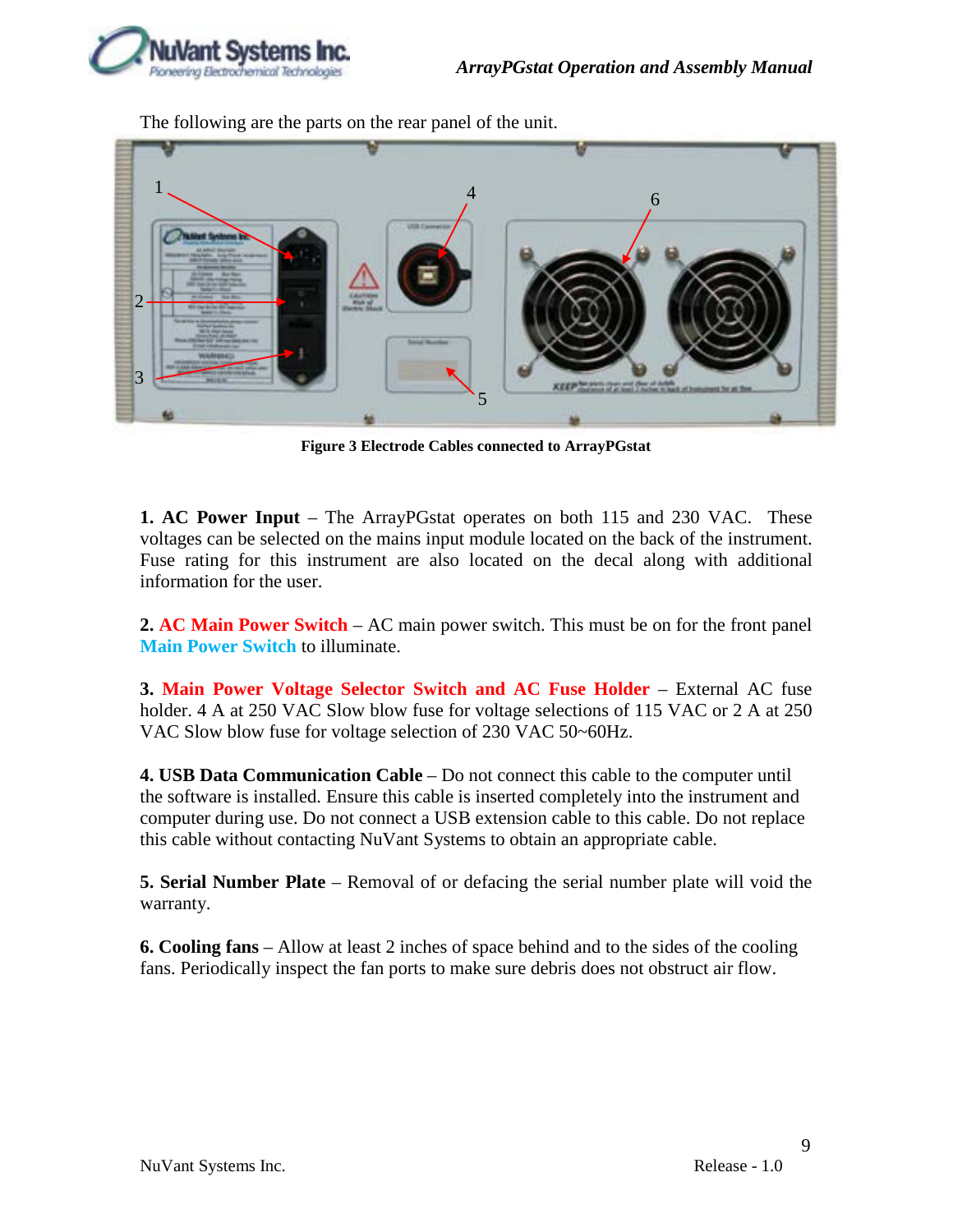

### <span id="page-9-0"></span>**Procedure for Connection of Electrode Cables to an Electrochemical Device**

Electrodes should never be connected or disconnected from the Arraystat when the cell is enabled. If the software is running, disable the cell using the software AND by putting the **Cell Enable Switch** in the out position, whether or not it is illuminated. For operator safety, and protection of the Arraystat electronics, always connect and disconnect electrodes in the following order (NOTE: counter, reference and working electrodes must ALL be connected to the electrochemical device):

1) Electrode connection;

- a) With the cell disabled connect the White Reference electrode lead;
- b) With the cell disabled connect the Red Counter electrode lead
- c) With the cell disabled connect the Black Working electrode lead.

2) Electrode disconnection;

- a) With the cell disabled disconnect the Black Working electrode lead;
- b) With the cell disabled disconnect the Red Counter electrode lead;
- c) With the cell disabled disconnect the White Reference electrode lead;
- d) Do not enable the cell unless all electrodes are connected correctly.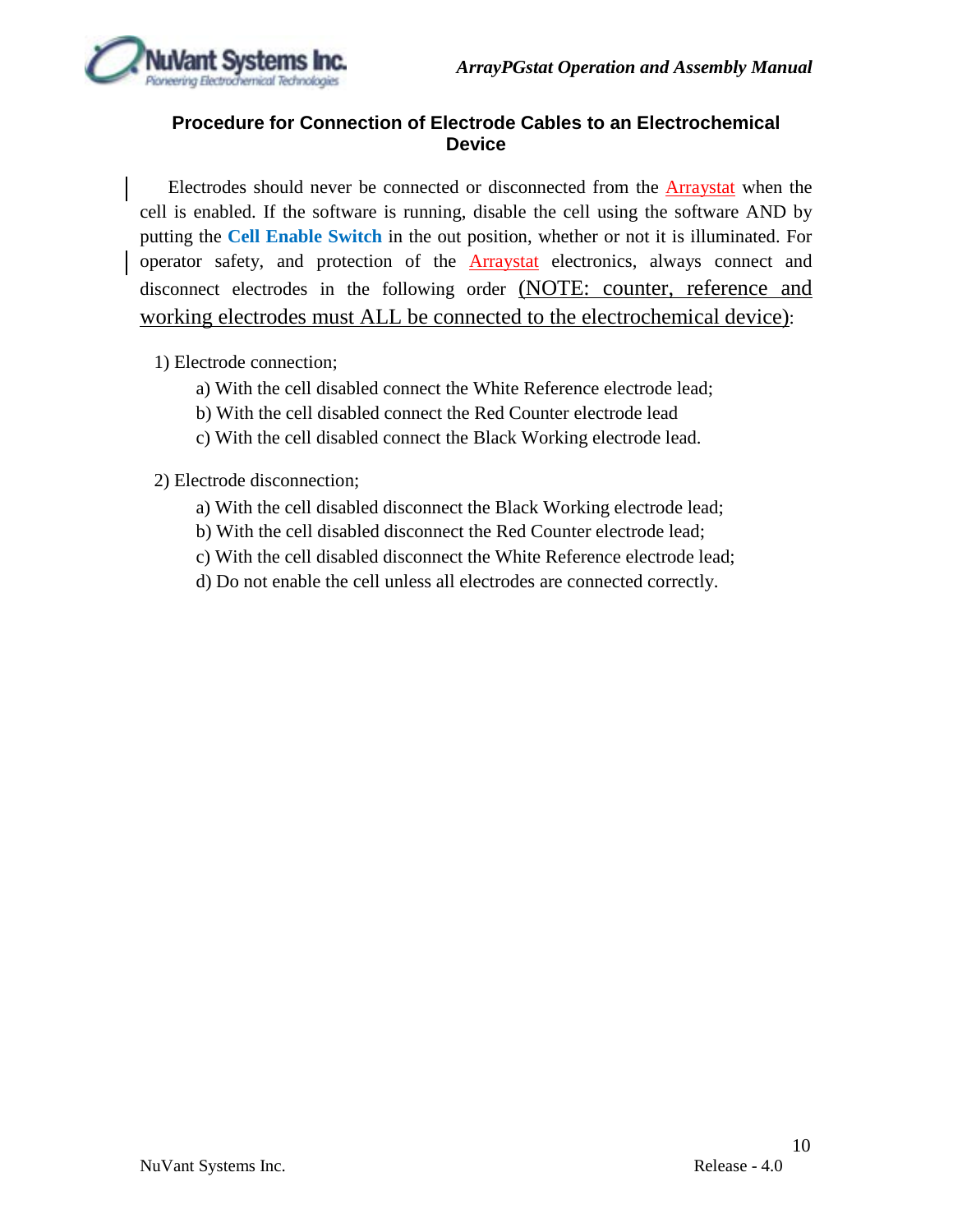

### <span id="page-10-1"></span><span id="page-10-0"></span>**Model ArrayPGstat Fuel Cell Load Precautions and Connection Information**

### **System Connections**

The ArrayPGstat's data acquisition system has the following electrical characteristics that MUST be observed.

- 1. The assembled high throughput device must be placed on a non-conducting and heat resistant surface so that it is not grounded.
- 2. Any heater attached to the fuel cell body or end plate must be completely isolated from the heater power source, such as the AC line. Leakage current from the AC line into the fuel cell electrode circuits may result in incorrect and noisy data readings and may cause damage to the ArrayPGstat and its electronics.
- 3. Connections for the reactant supply on the Counter side are on the counter electrode and for the array side it is on the end plate. All reactant supply lines, and liquid cooling lines if used, **must** be non-conductive or have a non-conducting section, to provide for electrical isolation from the ground.
- 4. Care is to be taken in connecting the electrical leads between the pin-jacks on the array block and pin-jacks on the front panel of the ArrayPGstat so that the numbering corresponds to the appropriate positions on the array, lest a wrong ranking of catalyst performances result.

#### **Input Precautions**

<span id="page-10-2"></span>The maximum current of the ArrayPGstat is 2.5 AMPERES when all the channels are active. The current per channel **should not exceed 65 mA** when all channels are active**.** 

### **Software installation and operation**

<span id="page-10-3"></span>This chapter provides an overview of the NuVant ArrayPGstat software used to control the ArrayPGstat, acquire data traces and provide Graphic User Interface. Included in this section is the initial start-up of the fuel cell test system and software, application of reactant gases, electrical and mechanical connections and precautions, applying AC power to the test system hardware and, finally, starting the control program to test the system, as well as collecting and saving the data.

### **Software and Hardware Installation Instructions**

<span id="page-10-4"></span>The ArrayPGware installation DVD includes the LabVIEW Runtime Engine, the NI-DAQmx driver, the NI-Serial driver and the ArrayPGware software. Version specific installation instructions are provided with each ArrayPGware installation DVD. *Users are urged to read the instructions before installing the software and connecting hardware. Please note that the recommended pattern is to install the software prior to*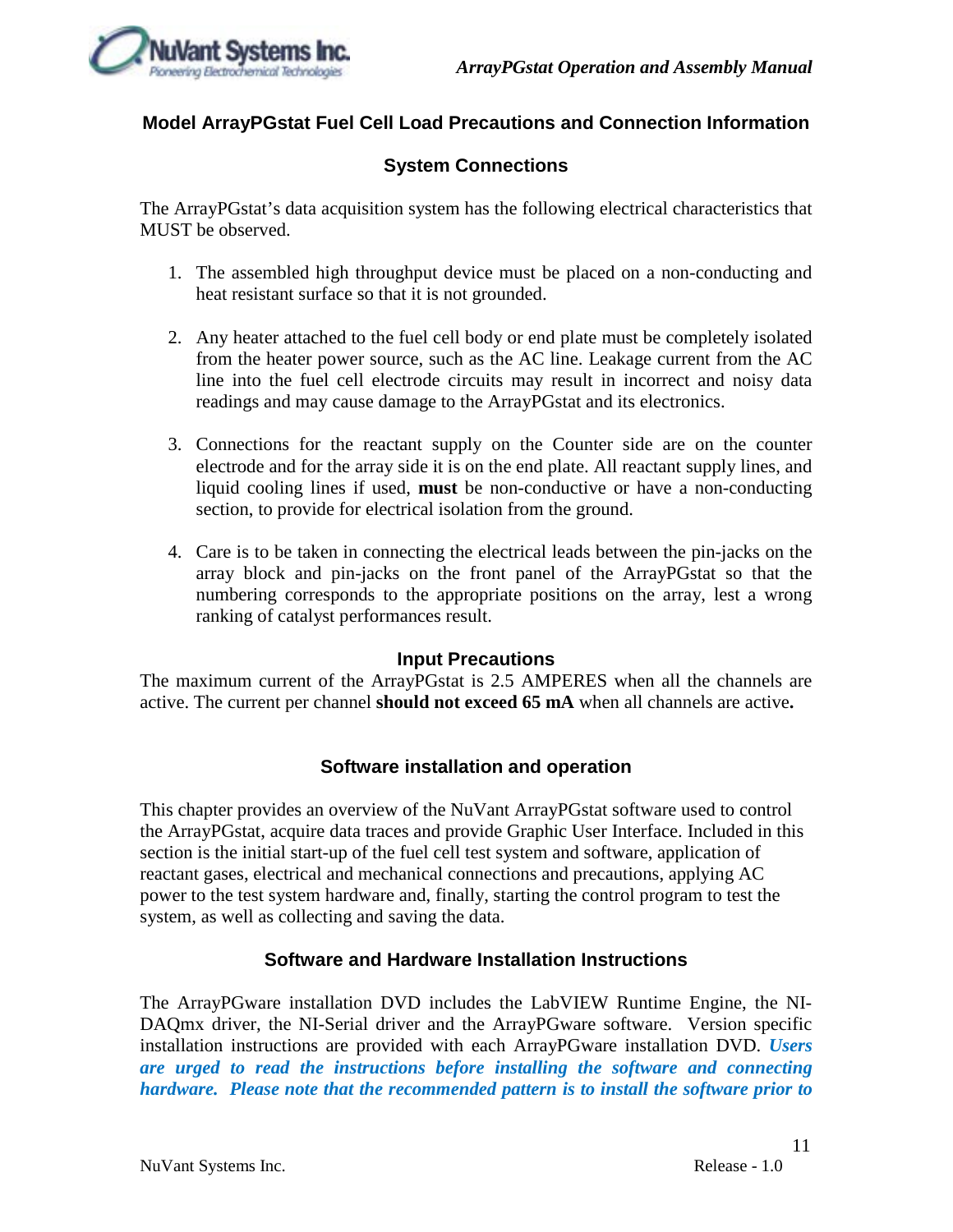

*connecting the hardware so all hardware is automatically recognized by both the Windows and National Instruments New Hardware Wizards.*

- 1.0 Install the LabVIEW Runtime Engine using the default installation options. Restart the computer after installation is complete.
- 2.0 Install NI-DAQmx with the default installation options. Restart the computer after installation is complete.
- 3.0 If the temperature and/or mass flow controller options are ordered, the NI-Serial driver on the installation DVD must also be installed. Installation and COM port configuration instructions are provided under separate cover when these options are ordered.
- 4.0 Install the ArrayPGware software. A re-boot is not required after installing the ArrayPGware software.
- 5.0 Connect the USB cable provided to the back of the ArrayPGstat but do not plug it into the computer yet.
- 6.0 Apply power to the ArrayPGstat by connecting and plugging in the external power supply. Ensure the physical Cell Enable switch is in the out (off) position. Press the power switch on the front panel. This power switch should illuminate green and you should hear the sound of the cooling fan when the instrument is on.
- 7.0 Connect the USB cable to your computer and wait to see the new hardware installed twice. The hardware must be recognized first by Windows and then by the National Instruments Measurement & Automation Explorer (MAX).

NuVant provides periodic software upgrades to ensure that instruments are working at the highest efficiency. NuVant will be in contact when a software upgrade becomes available.

The NI-DAQmx driver and LabVIEW Runtime Engine may be downloaded from the National Instruments website [www.ni.com.](http://www.ni.com/) Direct links to the drivers can be found at [http://nuvant.com/download-software/software/.](http://nuvant.com/download-software/software/)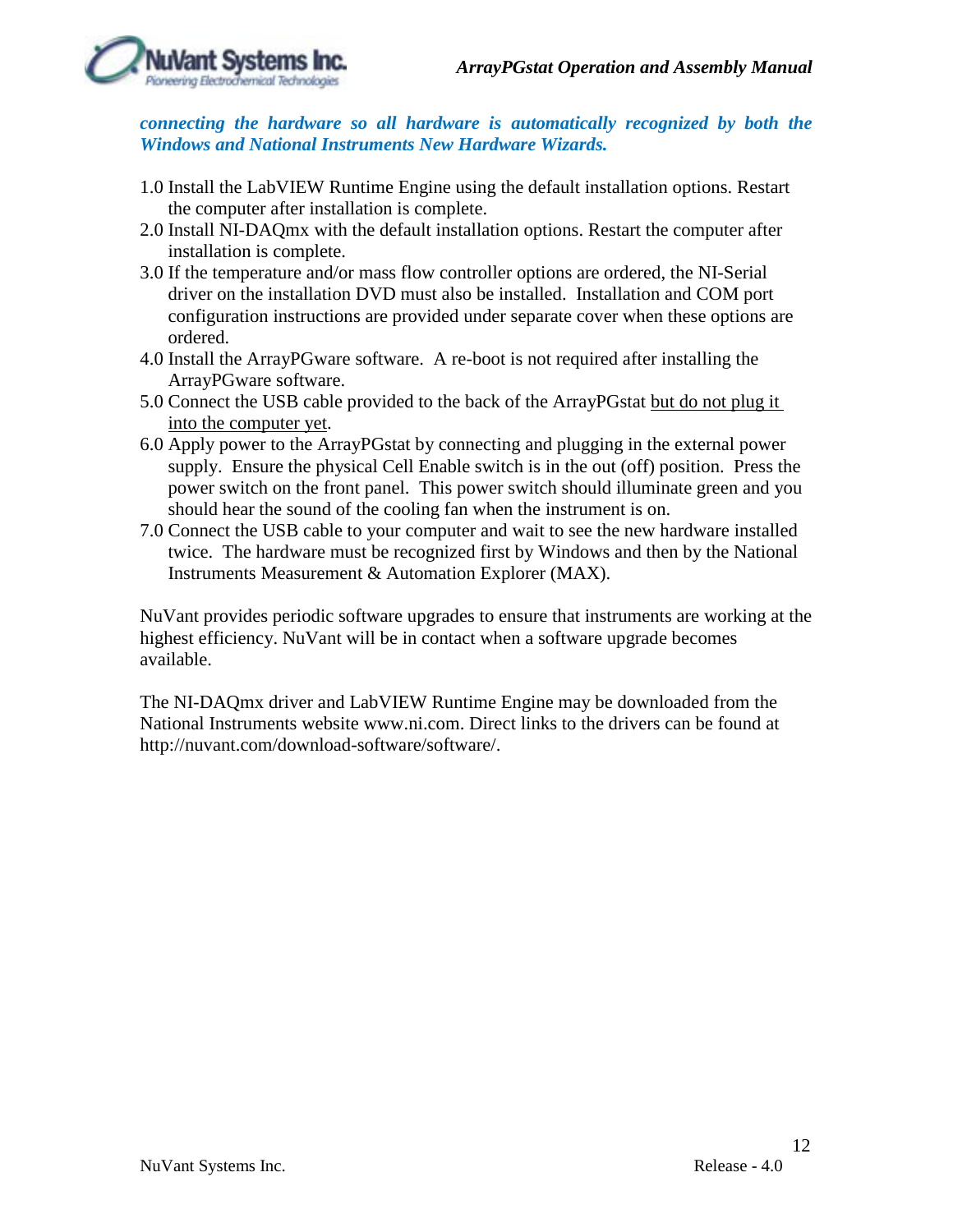# **RUNNING SOFTWARE**

<span id="page-12-0"></span>Note: It is recommended that you disable any screen saver when the control and data acquisition software is running so that it is possible to monitor the system to ensure proper functioning in the initial stages.

### **Start Screen**

<span id="page-12-1"></span>1. Go to **Start-->All Programs-->ArrayPGware** *vx.x.xx.xxxx***-->ArrayPGware** to run the program.

|                      | <b>MarrayPGstat</b>                                                          |                   |
|----------------------|------------------------------------------------------------------------------|-------------------|
|                      |                                                                              |                   |
| Recipe File Name     |                                                                              |                   |
|                      | C:\ArraySTAT\Recipe Files\PGstatTests\2013.11.18_testexecutable\SoakTest.txt |                   |
|                      |                                                                              | TC Com Port       |
| <b>Run Arraystat</b> | Choose Device<br>Dev5 - USB-6229 (OEM)<br>$\bullet$                          | H COM6            |
| <b>Edit Recipe</b>   | ArraySTAT Model                                                              |                   |
|                      | ArrayPGstat                                                                  | MFC Com Port      |
| <b>New Recipe</b>    |                                                                              | <b>ECOM7</b>      |
|                      | <b>Check Device</b>                                                          | Choose COM ports  |
| <b>IV Curve</b>      | A NuVant Arraystat must be                                                   | for TC and MFC if |
| Quit                 | connected, and powered to<br><b>RUN ArraySTAT.</b>                           | applicable.       |

**Figure** 4 **ArrayPGstat [Start Screen]**

- 2. Ensure that the software sees the device in Choose Device. If the field is empty, click **Check Device**. Once the device is seen by the software, select "ArrayPGstat" from the **Arraystat Model** dropdown menu.
- 3. Recipe files may be loaded from the [Start Screen] by clicking on the folder symbol **next to the Recipe File Name** entry field.
- 4. There are five main options on the [Start Screen]: **Run Arraystat, Edit Recipe, New Recipe, IV Curve** and **Quit.**

**Edit Recipe:** opens [Recipe Editor], where the recipe can be viewed and edited

**New Recipe:** creates a new recipe file. Name the file and then click **Edit Recipe**

13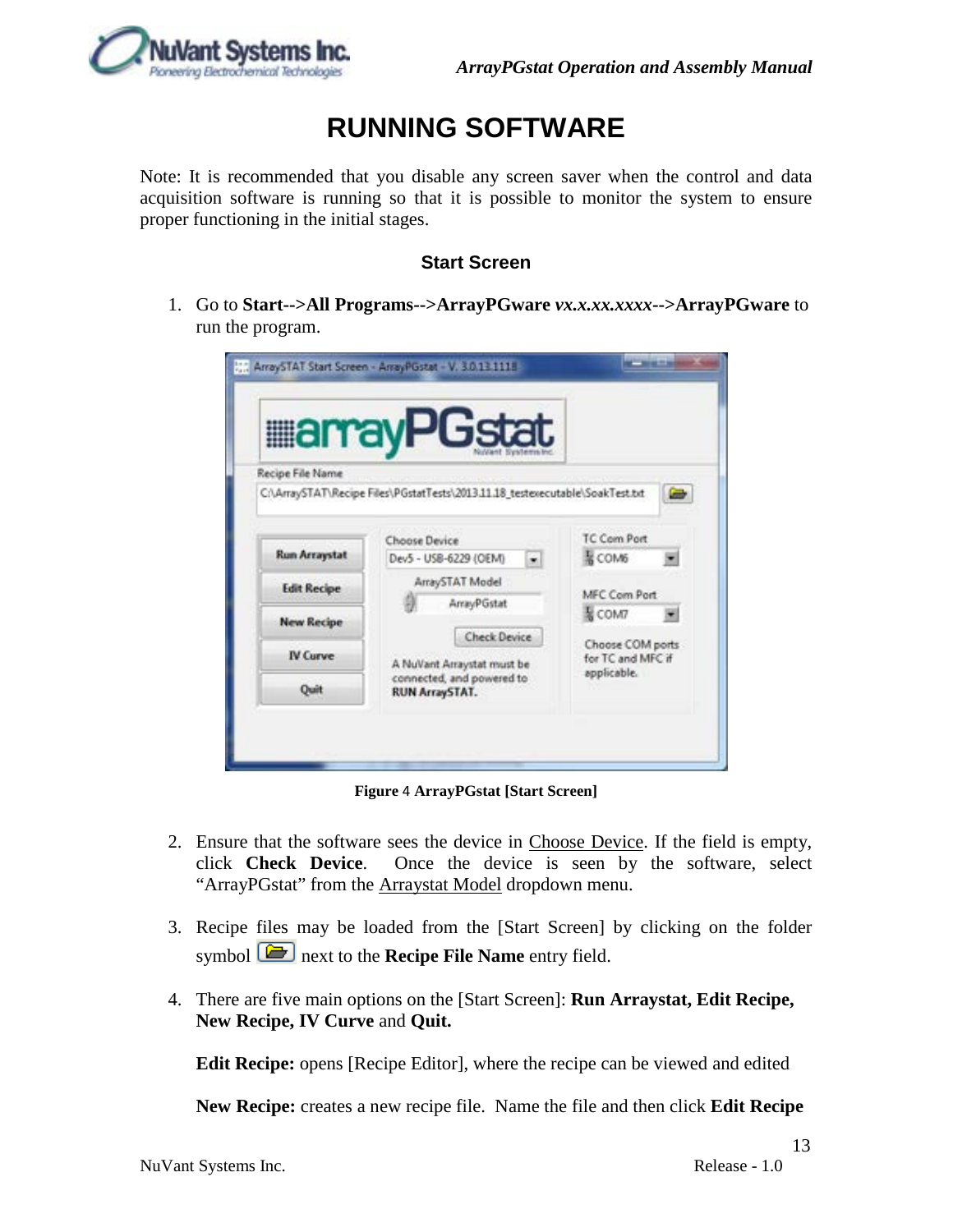

to start editing.

**Run Arraystat:** opens [Run Arraystat].

**IV Curve:** [IV Curve**]**, where a data file can be viewed.

**Quit** closes all running screens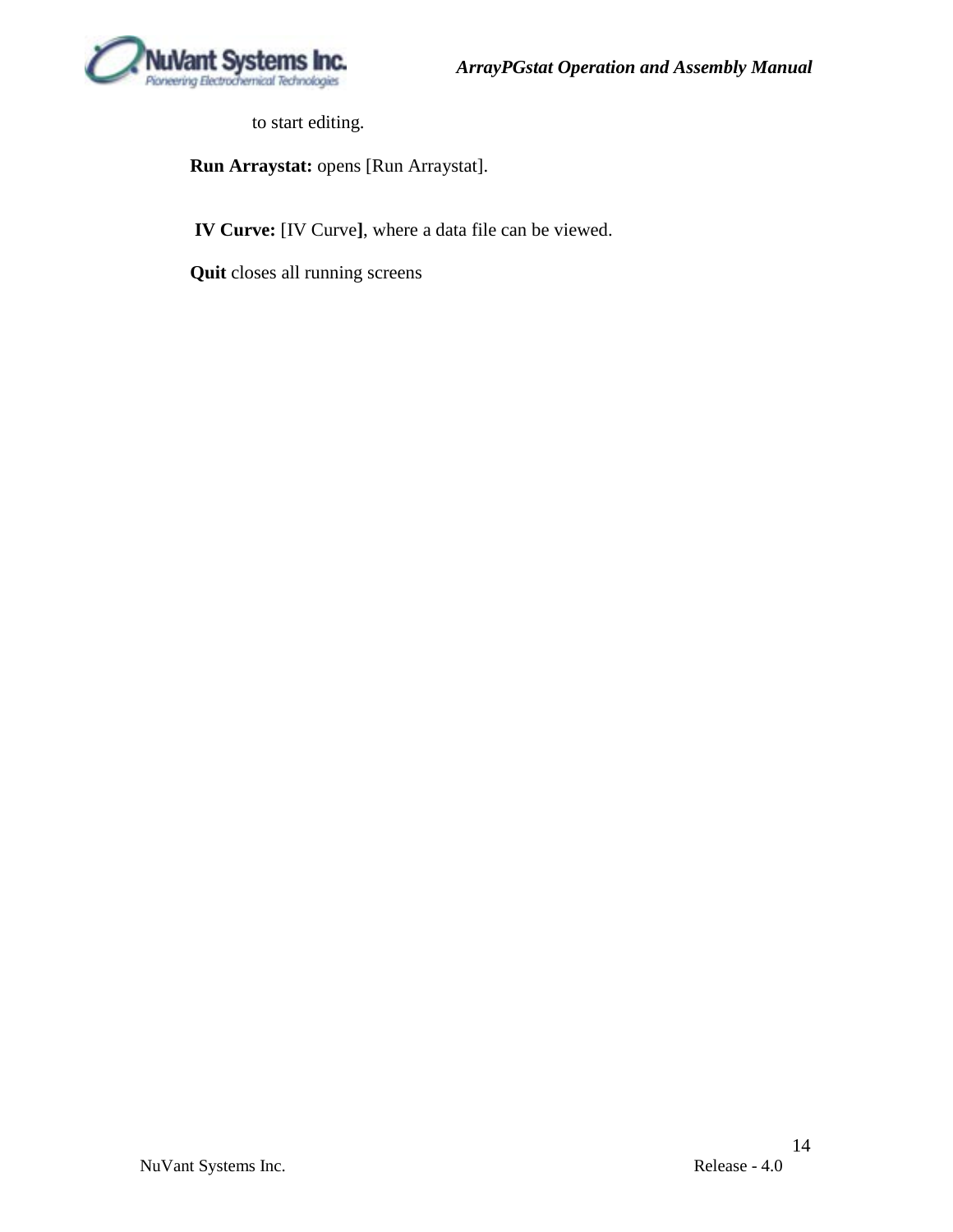

### **Recipe Editor**

<span id="page-14-0"></span>1. Recipe files can be loaded by clicking on the folder symbol  $\boxed{\bullet}$  next to the Recipe File Name in the [Start Screen]. Recipe files may also be loaded through File  $\rightarrow$  Open on the menu bar in [Recipe Editor]. Files loaded through the [Recipe Editor] menu bar do not automatically load into the [Start Screen] Recipe File Name control.

|                   |                            |      |                                                         |                          | <b>MarrayPGstat</b>          |               |                         |         |                              |                                 |                 |                |    |                                  |                                  |  |
|-------------------|----------------------------|------|---------------------------------------------------------|--------------------------|------------------------------|---------------|-------------------------|---------|------------------------------|---------------------------------|-----------------|----------------|----|----------------------------------|----------------------------------|--|
| <b>Procedures</b> |                            |      | Recipe Table                                            |                          | Cell Switch/Pube Aux, TC/MFC |               |                         |         |                              | Vor I vs. t Graph Call Name     |                 |                |    |                                  |                                  |  |
| Control           |                            |      | Signal Type<br>(Ramp/Soak)                              | Set/Final<br>Current (A) |                              | Control Mode  |                         | Voltage | Cut Off (V)                  |                                 |                 |                |    |                                  | Cell Disable After Procedure (2) |  |
|                   | Current in                 |      | Soak at 14                                              | 0.045                    |                              |               | Standard + Cut Off V (= | 1.38    |                              |                                 |                 |                |    | Standby a                        |                                  |  |
| Legging           |                            | Mode | Comparator                                              |                          |                              |               |                         |         |                              | Current Recipe ::               |                 |                |    | Potential (V)<br>Total Number of |                                  |  |
| 2                 | Dusation(s)                |      | Vers Vist                                               |                          |                              |               |                         |         |                              | Step Number                     |                 |                |    | Recipe Steps <sup>3</sup>        |                                  |  |
|                   |                            |      |                                                         | Loop:                    |                              |               |                         |         |                              | Total Duration of Current Step. |                 |                |    |                                  | <b>Total Recipe Duration</b>     |  |
|                   | Long To Step# # Long Rpts. |      |                                                         | Enabled                  |                              |               |                         |         | Hours                        |                                 | Minutes Seconds |                |    |                                  | Hours Minutes Seconds            |  |
| 1                 |                            | Ď.   |                                                         | m                        |                              |               |                         |         | 0                            | 5                               | ō               |                | 0  |                                  | 10<br>15                         |  |
| OCV               | <b>Step Description</b>    |      |                                                         |                          |                              |               |                         |         |                              |                                 |                 |                |    |                                  |                                  |  |
|                   | Recipe Step Table<br>(HMS) |      | Step # Step Duratio  Ramp/Scal Control Potential/4 Ramp | Type                     | /Current/A From              |               | Ramp Stac Ramp<br>Paint |         | Scan<br>Step Size Rate (V/s) | Logging<br>Duration (S) Enables | Loos            |                |    |                                  | From # To # Reps Comments        |  |
| 1                 | 00:05-0.0                  |      | Soak at                                                 | Current 4.5E-2           |                              | $\sim$        | ü                       | s.      | u                            | $JE = 0$                        | $\overline{a}$  | 16.41          | m. | ó.                               | OCV                              |  |
| Ŧ                 | 00:05:0.0                  |      | Sook at                                                 |                          | Current -2.5E-2              | $\frac{1}{2}$ | u                       | 44      | ×                            | $2E - 0$                        | ÷               | 48             | ma | us.                              | OCV                              |  |
| т                 | 00-05-0.0                  |      | Soak at                                                 | Current 4.5E-2           |                              | à.            | ÷.                      | in.     | i.                           | $2E = 0$                        | u.              | $\overline{a}$ | m. | i.                               | OCV                              |  |
|                   |                            |      |                                                         |                          |                              |               |                         |         |                              |                                 |                 |                |    |                                  |                                  |  |
|                   |                            |      |                                                         |                          |                              |               |                         |         |                              |                                 |                 |                |    |                                  |                                  |  |
|                   |                            |      |                                                         |                          |                              |               |                         |         |                              |                                 |                 |                |    |                                  |                                  |  |
|                   |                            |      |                                                         |                          |                              |               |                         |         |                              |                                 |                 |                |    |                                  |                                  |  |

**Figure 5 Recipe Editor Window**

- 2. The entire recipe is displayed in **Recipe Table**. The current step being edited is highlighted by the blue border. The input values are located above the **Recipe Step Table**.
- 3. To move between steps, use the buttons in Editing Controls field
- 4.  $\begin{bmatrix} 1 & 1 \\ 1 & 1 \end{bmatrix}$  **Go To Prev Step**: moves the blue border up to the previous step for it to be edited.

>۱ -- **Go To Next Step:** moves the blue border down to the next step for it to be edited.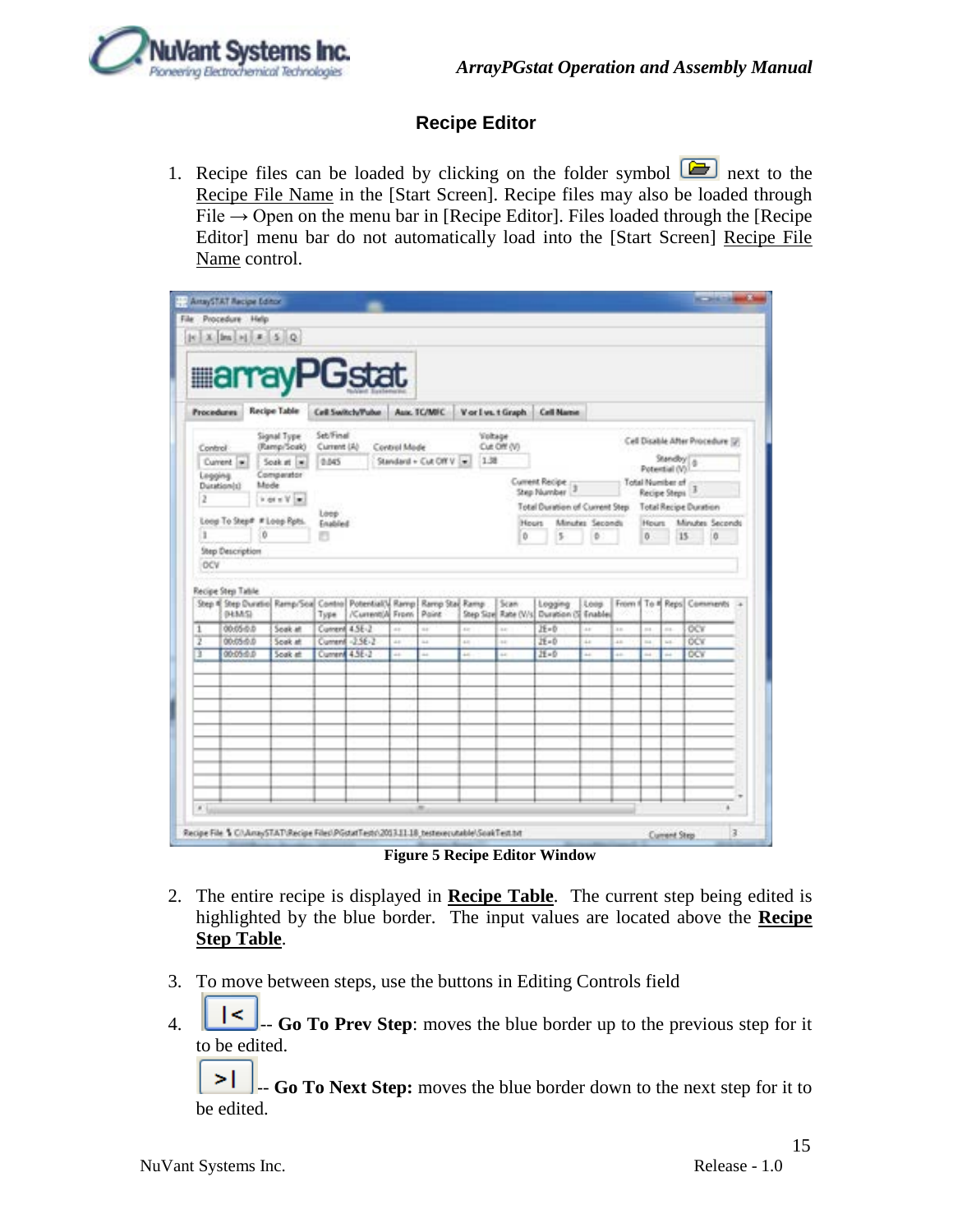x

# -- **Go To Step #:** a window asks users to enter the desired recipe step to edit. The blue border will be moved to the desired step.

| the Editing Step Number              |  |
|--------------------------------------|--|
| Enter desired Recipe Step to Edit. 1 |  |
| OK                                   |  |
|                                      |  |

**Figure 6 Go to Step #**

- **Delete This Step:** deletes the selected step (blue border).

Ins -- **Insert A New Step:** copies the current selected step and inserts it at the current position.

5. **Recipe editor controls:** controls the potential output type (soak at, ramp to, or OVC)

| Control Type               | Signal Type<br>(Ramp/Soak) | Set/Final<br>Potential (V) | Ramp From  |          |                |                                |  |                           | Cell Disable After Procedure [11] |   |
|----------------------------|----------------------------|----------------------------|------------|----------|----------------|--------------------------------|--|---------------------------|-----------------------------------|---|
| Voltage -                  | Ramp to -                  | Q                          | Eprev. (m) |          |                |                                |  | Potential (V)             | Standby 0                         |   |
|                            | Step Size (V)              | Scan Rate (V/s)            |            |          | Current Recipe |                                |  | Total Number of           |                                   |   |
|                            | 0.0001                     | 0.0001                     |            |          | Step Number    |                                |  | Recipe Steps <sup>0</sup> |                                   |   |
|                            |                            | Reverse<br>Loop            |            |          |                | Calc. Duration of Current Step |  |                           | <b>Total Recipe Duration</b>      |   |
| Loop To Step# # Loop Rpts. |                            | Enabled Ramp               |            | Step OK? | Hours          | Minutes Seconds                |  | <b>Hours</b>              | Minutes Seconds                   |   |
|                            | 0                          |                            |            |          | .o             | 0                              |  | ø                         | 0                                 | ٥ |
| Step Description           |                            |                            |            |          |                |                                |  |                           |                                   |   |

**Figure 7 Recipe editor controls**

Control Type can be set to either "Voltage" or "Current". If set to "Voltage", Signal Type (Ramp/Soak) has six options: "Ramp to", "Soak at", "OCV", "CV Scan", "Potential Step" and "Pulse Voltammetry". If set to "Current", only "Ramp to" and "Soak at" are available. "Ramp to" ramps the potential/current from either "E ref." or "E prev." (selected in Ramp From) to the value specified in Set/Final Potential/Current. If the Ramp From is set to "E ref.", the user can specify the starting ramp value in Initial Ramp Potential/Current. The user can also select the Step Size and Scan Rate. "Soak at" holds the potential/current at the value specified in Set/Final Potential/Current for a time specified in Total Duration of Current Step. The user can also set the Logging Duration (s), which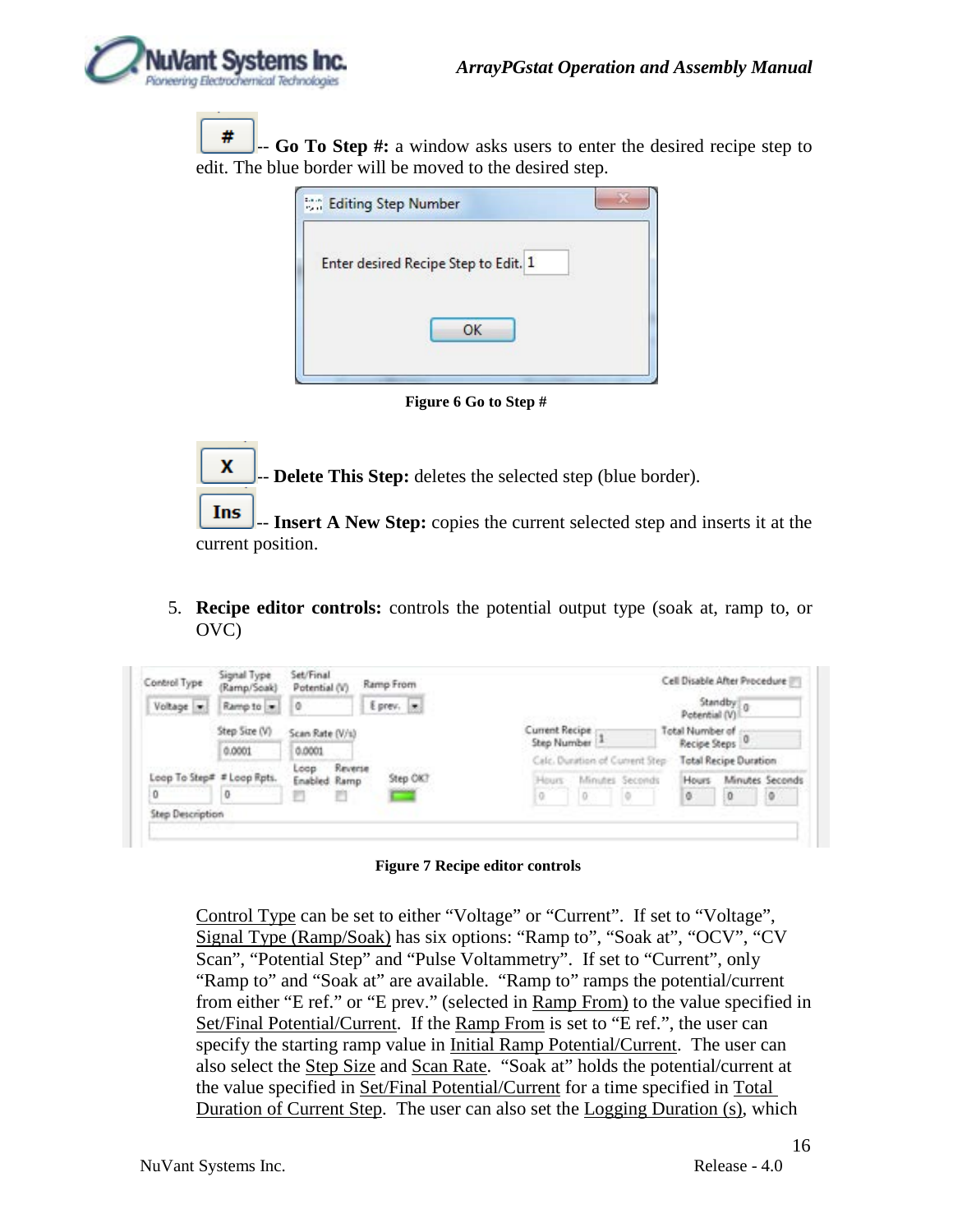

is the sample recording interval. Selecting Reverse ramp runs a reverse scan of the step being edited. Loop Enabled loops the recipe from the step being edited to the step specified in Loop to Step # for a number of loops input in # Loop Rpts. **Total Recipe Duration** field computes and displays the total running time of entire recipe.

6. ArrayPGstat allows the user to turn on/off every cell or run different pulse trains individually in **Cell Switch/Pulse Settings**.

| Choose a Call                                                 | w | Call Switch/Pulsa Settings |        | <b>Futuri Greater</b>   |           |          |                 |            |        |         |             |
|---------------------------------------------------------------|---|----------------------------|--------|-------------------------|-----------|----------|-----------------|------------|--------|---------|-------------|
| Cell1<br><b>Sentence</b><br>Cell                              |   |                            |        | Pulse Setting Table     |           |          |                 |            |        |         |             |
| Colli                                                         |   | Cell Insur Dr. [a]         |        | Call - Switch           |           |          | Delaylor Number | On:        | OH     | Total   |             |
| Cell                                                          |   |                            |        | Numbe Status            |           |          | of Cycles       | Timecal    | Teneto | Timetal |             |
| Call3                                                         |   | On Time (c) B              |        |                         |           |          |                 |            |        |         |             |
| Calif.                                                        |   |                            |        | ı                       | GH.       | 46       | I               | 0.5        | 80     | 1.6     |             |
| Call T                                                        |   | Off Tome (s) 19            |        | š                       | tlm.      | tá       | ś               | 0.0        | 6.0    | 12      |             |
| 0.011                                                         |   |                            |        | ă                       | Gw        | 0.0      | ı               | 0.8        | 0.0    | ta.     |             |
| Celli                                                         |   | Number of Cycles 17        |        |                         | Gu        | 68       | š               | 65         | 65     | 1.5     |             |
| Cell (0)<br>C48.11                                            |   |                            |        |                         | Che       | 68       | ú               | <b>b</b> a | as     | t.c     |             |
| C4812                                                         |   | Delay (s) 39               |        | ı                       | GH        | 00       | I               | 0.0        | θó     | u       |             |
| Cell II                                                       |   |                            |        | 33                      | the       | 68       | i               | 0.0        | 6b     | 12      |             |
| $C = 18$                                                      |   | Tutal Tene (c) B           |        | 11                      | Gm        | 60       | ä               | 0.5        | 60     | u       |             |
| C40.25                                                        |   |                            |        | 12                      | ÖH.       | 68       | ŧ               | 65         | 66     | 1.0     |             |
| 0.0036                                                        |   |                            |        | 11                      | Cir.      | ba       |                 | 65         | itdi   | iä.     |             |
| C <sub>eff</sub>                                              |   |                            | APROL. | 16                      | GH        | 60       |                 | 0.0        | 0.6    | 1.6     |             |
| Cat18                                                         |   |                            |        | Ħ                       | Ge-       | 6.0      | ś               | 0.0        | 6.0    | 1.8     |             |
| Call 19                                                       |   |                            |        | 38                      | Gm        | 60       | ä               | 0.0        | 0.0    | u       |             |
| $C_0(1,2)$                                                    |   |                            |        | $_{17}$                 | Gw        | 6d       |                 | 65         | 66     | 1.0     |             |
| Cell                                                          |   |                            |        |                         |           |          |                 |            |        |         |             |
| Call, 22                                                      |   |                            |        | 18                      | <b>GH</b> | ta       |                 | фā         | itib   | t.n     |             |
| Call 23                                                       |   |                            |        | 13                      | GH        | 00       | ī               | 0.0        | 9.0    | u       |             |
| 0.0136                                                        |   |                            |        | 36                      | the       | 6b       |                 | dubt       | 68     | t.c.    |             |
| C41.25                                                        |   |                            |        | $\overline{\mathbf{a}}$ | Gm        | 60       |                 | 0.0        | $60 -$ | 18      |             |
|                                                               |   |                            |        | 22                      | ÖH        | <b>b</b> |                 | 65         | 6ó     | 12      |             |
|                                                               |   |                            |        | $\overline{43}$         | Gw        | 6.0      |                 | 0.3        | itab   | t.      |             |
|                                                               |   |                            |        | 34                      | OH        | 00       |                 | 0.0        | 60     | 1.6     |             |
|                                                               |   |                            |        | 涯                       | On        | 65       | i               | 0.5        | 46     | 12      |             |
|                                                               |   |                            |        | $+1$                    |           |          |                 | ×          |        |         | <b>CITA</b> |
| $\begin{array}{ccc} \bullet & \dots & \bullet \\ \end{array}$ |   |                            |        |                         |           |          |                 |            |        |         |             |
|                                                               |   |                            |        |                         |           |          |                 |            |        |         |             |

**Figure 8 Cell switch and pulse settings**

The user can turn on/off each cell or apply a pulse train to each cell in **Cell Switch/Pulse** panel. Cell Status changes the cell to "On", "Off" or "Pulse". When a cell is set to "Pulse", "On Time (s)", "Off Time (s)", "Number of Cycles" and "Delay (s)" need to be input as these values control a pulse train. "Delay(s)" is the offset time that a pulse train has and refers to the beginning of the current step. "On Time (s)"and "Off Time (s)"are the time the cell is on or off in a single cycle. "Number of Cycles" is the number of cycles of the pulse train. "Total Time (s)" is the total running time of the pulse train.

7. The temperature controller (TC) settings of up to 8 channels can be controlled in **Aux. TC/MFC**. Specify the Number TC used in the system. Name the TC in Temp. Cont. Channel Names. Temp. Standby Set Point (C) is the set temperature of the controller when the recipe is not running. Under Temp. Ramp/Soak the temperature of each channel can be ramped or soaked. If "Soak at" is selected, the soaking temperature is specified in Temp. Set Point (C). If "Ramp to" is selected, the final temperature is specified in Temp. Set Point (C) and the Ramp Rate (C/min) is specified. The gas flow of up to 8 channels is also controlled in this tab under in this tab.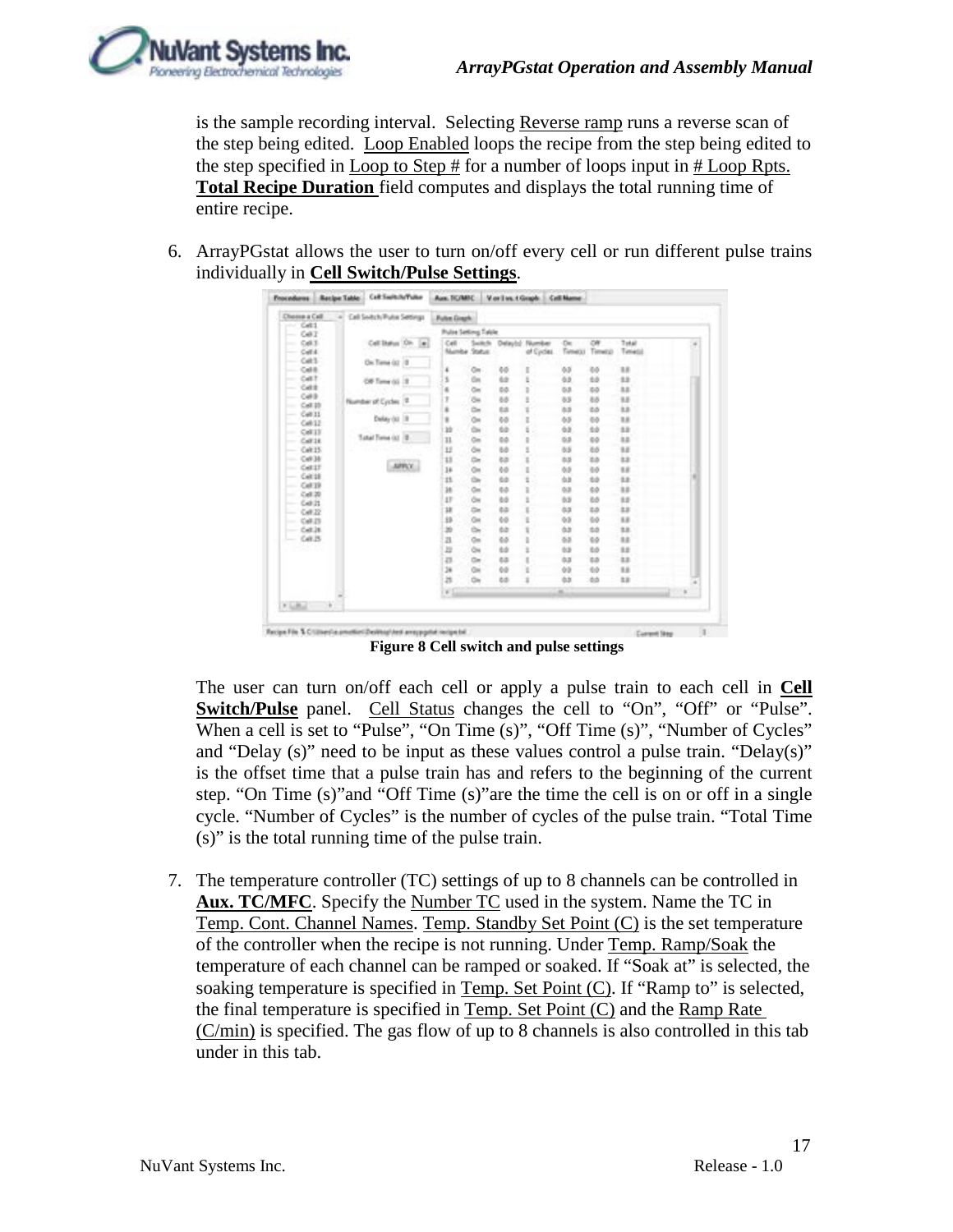

| ٤<br>Temp. Covit. Channel Names ID | Number of Temp Controllers<br>Controller | Temp. PV (C) | Auto<br>Manuel |                | Temp.<br>Kemp/Soek                                                  | Terror. Set<br>Point (C) | Set Point (C) | Manul Temp. Echoed Temp.<br>Set Point (C) | Ramp Rate<br>(C/min) |
|------------------------------------|------------------------------------------|--------------|----------------|----------------|---------------------------------------------------------------------|--------------------------|---------------|-------------------------------------------|----------------------|
|                                    | o                                        | 6.5          | Auto           | $\blacksquare$ | Soak at im-                                                         | 0.0                      | 88            | 8.6                                       | 负应                   |
|                                    | s                                        | 0.0          | Auto           | ۰              | Sook at in                                                          | 0.0                      | 0.0           | <b>D.D</b>                                | 0.0                  |
|                                    | 1                                        | 15           | Auto:          | ۰              | Sook at 1+                                                          | <b>D.D.</b>              | 49            | <b>OLE</b>                                | 0.0                  |
|                                    | 3                                        | 66           | Autó.          | ٠              | Sook at inc                                                         | <b>DD</b>                | 66            | <b>I</b>                                  | 0.0                  |
|                                    | H                                        | 65           | Auto           | ۰              | South at:<br><b>Cap</b>                                             | 1 O.D                    | 10            | mm                                        | on                   |
|                                    | s                                        | <b>BB</b>    | Auto           | ۰              | Total aft<br>$\sim$                                                 | 10.0                     | $-0.5$        | <b>VLU</b>                                | 0.01                 |
|                                    | s                                        | DE:          | Auto           | ۰              | South at $\left\vert \infty\right\vert$ $\left\vert 0.0\right\vert$ |                          | 15            | <b>DE</b>                                 | 10.0                 |
|                                    | ٠                                        | 0.0          | Auto           | ۰              | Souk at $\left  + \right $ 10.0                                     |                          | 10            | m                                         | <b>DE</b>            |
|                                    | ٠                                        | 10           | Auto.          | $\blacksquare$ | $3410$ at $ a $ $ 0.0$                                              |                          | 84            | 官部                                        | i nat                |
|                                    | ×                                        | td.          | Auto           | ۰              | $1440$ at $41100$                                                   |                          | 13            | 地面                                        | 0.0                  |
|                                    | з                                        | D.D          | Auto           | ٠              | Sout at $[-1, 1, 0]$                                                |                          | 32            | <b>BE</b>                                 | 包层                   |
|                                    | ۰                                        | $15 -$       | Auto.          | ٠              | Sole #   #   110                                                    |                          | 35            | <b>SHE</b>                                | 作品                   |
|                                    | īπ                                       | <b>SE</b>    | Auto           | ٠              | Staket $+$ 10.0                                                     |                          | 140           | D.                                        | <b>DO</b>            |

**Figure 9 Temperature control**

8. To leave the editor just click **Quit Editor**. If you have not saved your edits you will be asked to do so. You must click **Save Recipe** button to save the file before any changes will be effective in [Run Arraystat].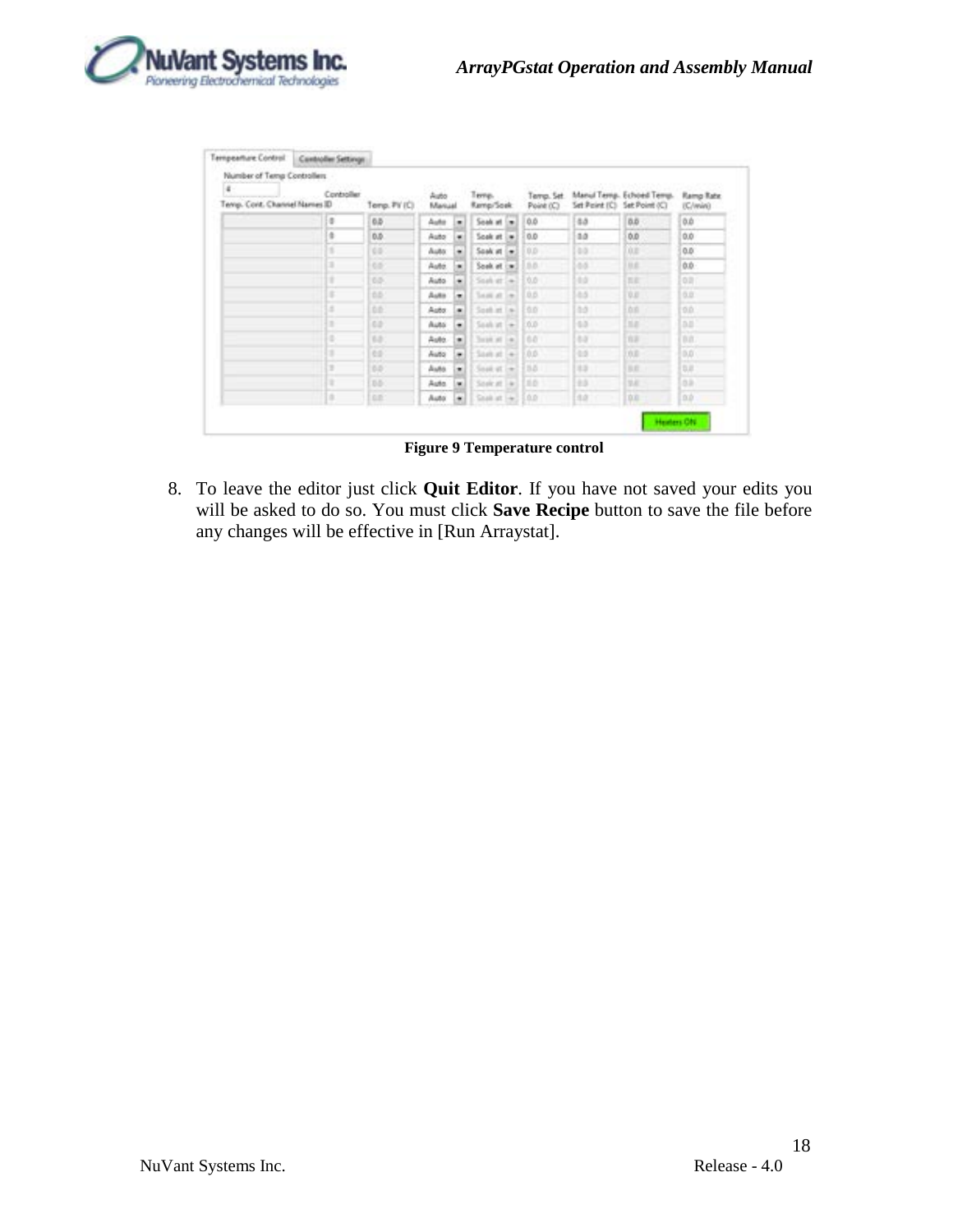

### **Recipe Editor Example – Battery Cycling with Voltage Target**

<span id="page-18-0"></span>To use a selected Voltage Target to initiate current reversal through an automated step change, knowledge of the standard cell potential and voltage limits of the storage device is required. This example uses an AA nickel metal hydride (NiMH) battery. The standard potential is 1.2 volts. The battery may be charged up to 1.6 volts. NiMH may be discharged to about 0.9 volts and typically loses 2% of charge per day. The mAHr rating of the NiMH battery is about 1,000 mAHr. The positive terminal of the battery is connected to the Working electrode and both the Counter and Reference electrodes are connected to the negative battery terminal.

- 1. First, create a new recipe file and click **Edit Recipe.** Create an Open Circuit step as the first step. Set Control Type to "Voltage", and Signal Type (Ramp/Soak) as "OCV". Use the standard potential of the battery, here "1.2 V", as the Standby Potential (V). Enter a value appropriate for the internal capacitance of the cell into Total Duration of Current Step. This might be 5 times the product of the capacitance and resistance of the cell (5RC).
- 2. Save your recipe.
- 3. Insert an OCV step. Edit the step to discharge the battery to 1.1 V at 0.05 Amps. With the electrode connections and battery in this example, discharging entails setting the direction of the current negative (-0.05 A). Set Control Type to "Current" and Signal Type (Ramp/Soak) to "Soak at". Enter "-0.05" to Set/Final Current (A). Set Control Mode to "Battery". Enter the Battery Voltage Target (V), here "1.1" V. Set the Comparator Mode to end the step when the voltage is "< or  $=$  V" where V is the Battery Voltage Target (V). The Total Duration of Current Step entry field is not visible. This is because the Battery Voltage Target (V) provides feedback control, with the time for current reversal determined only by the state of the battery.
- 4. In the **[Recipe Editor]** insert two more steps. Go back to step 3 and change this to an OCV step with the same duration as OCV step 1. Then, go to step 4 and edit this to create a charging step. Set Control Type to "Current" and Signal Type (Ramp/Soak) as "Soak at". Enter the current "0.05" into Set/Final Current (A). Since this is a charge step the current is positive "0.05" A. Set Control Mode to "Battery". Enter the Battery Voltage Target (V), here "1.4" V. Set the appropriate Comparator Mode. During charging, the potential increases with time. End this step when the voltage is greater than or equal to **V** where V is the Battery Voltage Target (V). Therefore, the appropriate Comparator Mode is " $>$  or  $=$  V".
- 5. Save your recipe.
- 6. If desired, create a loop of the entire cycle for long term battery performance testing. *Note: More than one loop can exist in a recipe but loops cannot be embedded*. While at the last step of loop creation (here step #4), enter the step # to loop back to (here step #"1") into Loop To Step #. Enter the desired number of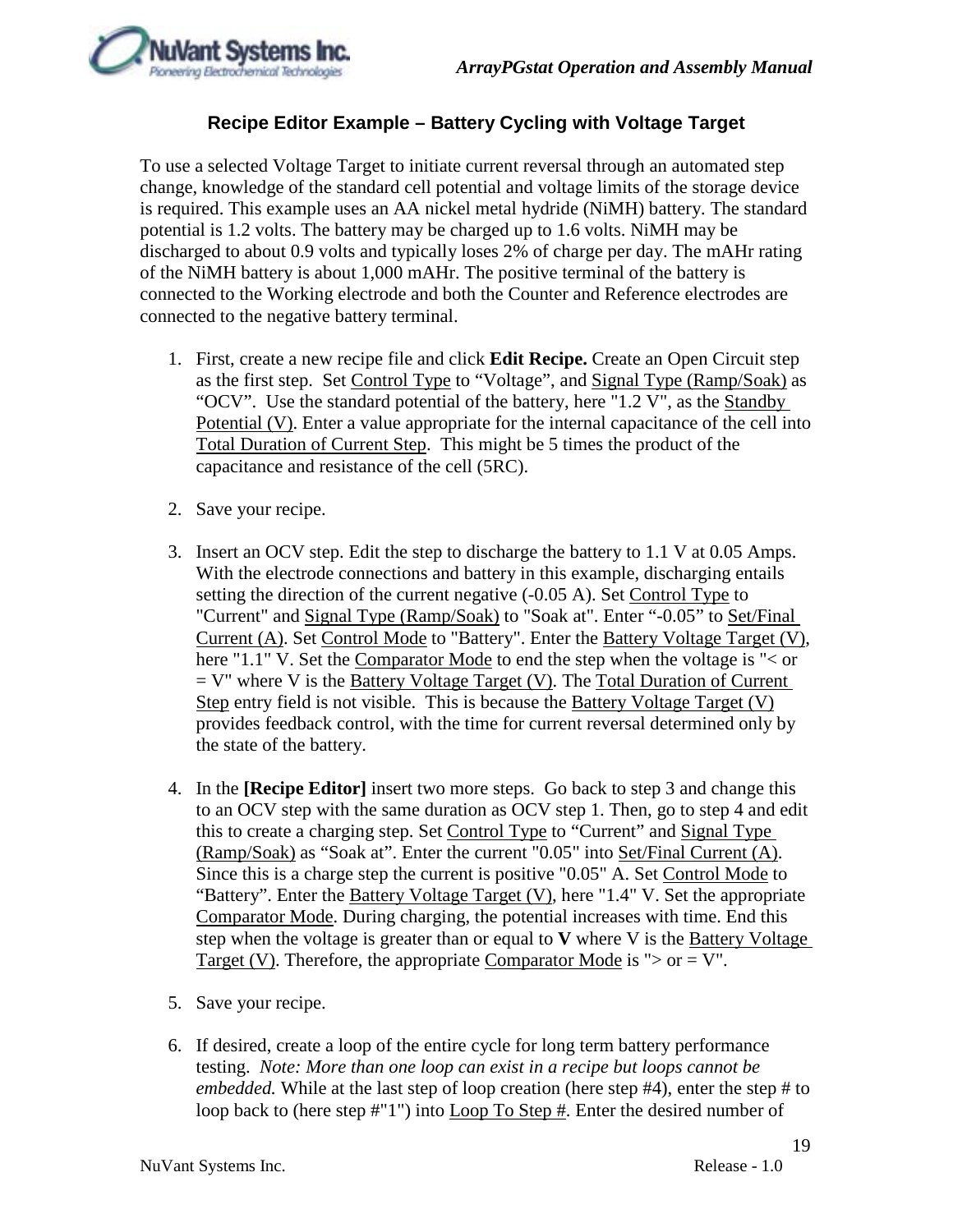

loops, here "3", into  $\frac{\text{# Loop Rpts}}{\text{# Stop Rpts}}$ . Activate looping by placing a "check mark" in Loop Enabled.

- 7. Save your Recipe.
- 8. Make sure the recipe (path) is loaded into [**Start Screen]** Recipe File Name. Click **Run Arraystat**.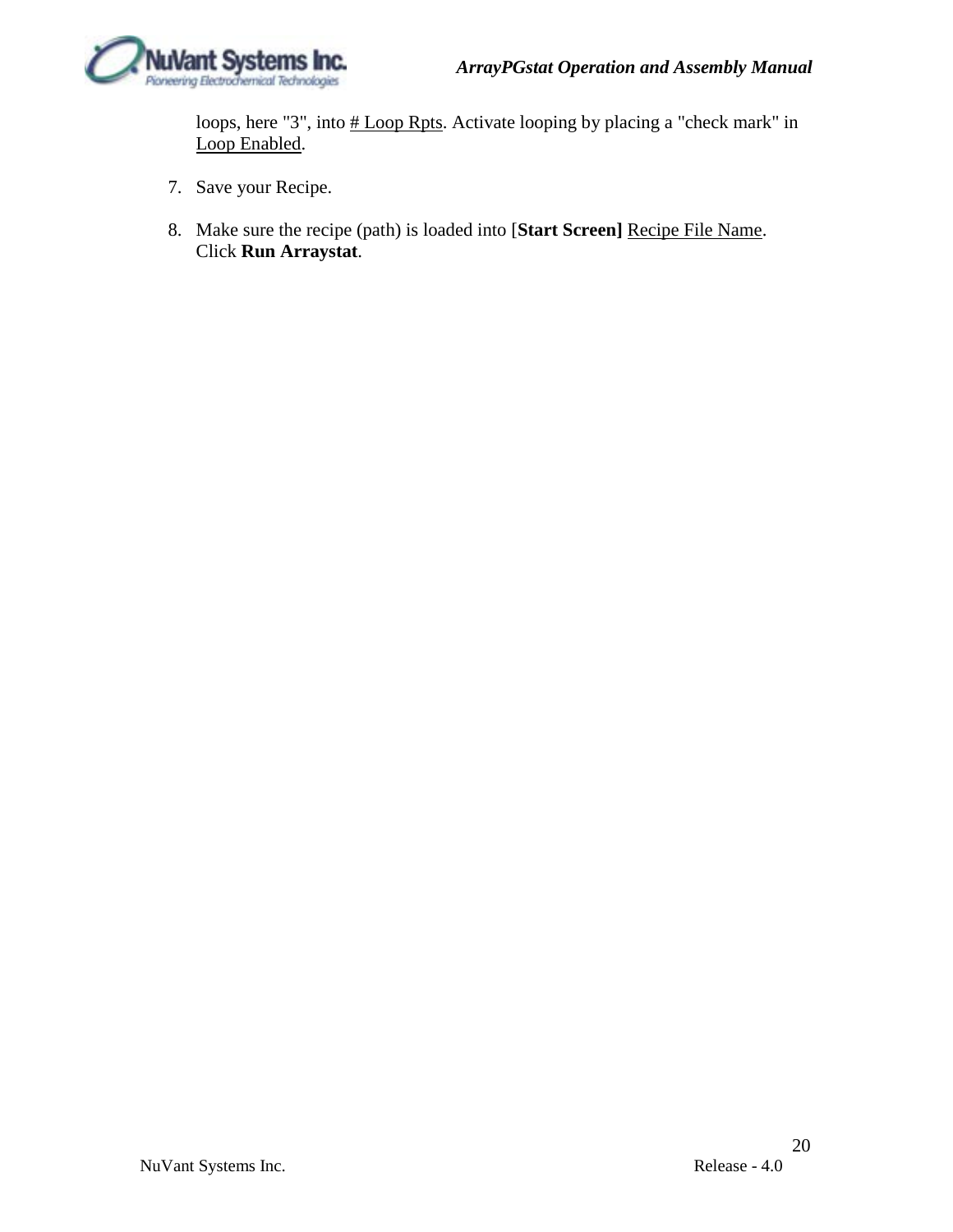### **Running ArrayPGstat**

<span id="page-20-0"></span>*Warning: It is strongly recommended that the "Cell Enable Switch" be set to the OFF state before loading and running a recipe. "Cell Enable Switch" must be set to the ON state before running the recipe.* 

After editing a recipe for use, load it into the [Start Screen]. Click **Run Arraystat** to open the [Run Arraystat].

1. The Run Screen will now appear as shown in the following figure.

|                        | Manurensit      |                  |               |                                                                                                                   |         |                   |                             |                    |      |       |                               |  |  |                             |               |
|------------------------|-----------------|------------------|---------------|-------------------------------------------------------------------------------------------------------------------|---------|-------------------|-----------------------------|--------------------|------|-------|-------------------------------|--|--|-----------------------------|---------------|
| <b>START</b>           | <b>Smer</b>     | $-223$ udi       | <b>Banker</b> | Von Fliegel CV Scan/Pulse Volumentey/Fetersful Eng Chart   Manual   Fuel Cell Experiment and Instrument Entitieps |         |                   |                             |                    |      |       |                               |  |  |                             |               |
| <b>FALSA</b>           | R1-CH1          | 3.5 Mode         |               |                                                                                                                   |         |                   |                             |                    |      |       |                               |  |  |                             |               |
|                        | <b>R1-CH3</b>   | 4.80 halt        |               |                                                                                                                   |         |                   |                             |                    |      |       |                               |  |  |                             |               |
| <b>CONTINUE</b>        | R1-CH1          | $-1.028\omega k$ |               | Recipe FBI C/Unset187/Amips FlashFista Taxis (2011) 13.18 terma establist bush Taxi hat                           |         |                   |                             |                    |      |       |                               |  |  |                             | <b>Retual</b> |
|                        | <b>RS-CHM</b>   | $-2$ . Bit hadi  |               |                                                                                                                   |         |                   |                             |                    |      |       |                               |  |  |                             |               |
| <b>LICE UTEF</b>       | 81-06           | 4.73%A           |               | Time Remaining This Step                                                                                          |         |                   |                             | Long Enabled       |      |       | <b>Songling From Step # 3</b> |  |  | To Step # 1                 |               |
| <b>ABOKT</b>           | 82-046          | -LATIVA          |               |                                                                                                                   |         |                   |                             |                    |      |       |                               |  |  |                             |               |
|                        | 82-043          | $d$ . Pittali    |               | Total Kevipe Duration (69.75.8.8)                                                                                 |         |                   |                             | <b>Browns Ramp</b> |      |       | Encesating Loop # 1           |  |  | Of A Tunal 10               |               |
| <b>OUTT</b>            | 82-048          | -1.100uM         |               |                                                                                                                   |         |                   |                             |                    |      |       |                               |  |  |                             |               |
|                        | <b>K2-CHI</b>   | 425 BoA          |               | thes # they Duration Remarked Control Potential/I) Ramp  Ramp than Rang Stay Scan Rate  Logging   Long            |         |                   |                             |                    |      |       |                               |  |  | Form 4 To #  Raye  Comments |               |
|                        | 82-DOE          | <b>GORUA</b>     |               | <b>JIMES</b>                                                                                                      |         |                   | Tupe (Currental From Busin) |                    | line | data: | Duration(I) Einstitut         |  |  |                             |               |
| AR DEN                 | 83-0411         | $-1.0376 - 4$    |               | <b>MARINA</b>                                                                                                     | Sout at | <b>Down Date:</b> |                             |                    |      | a.    | 26-4<br>$\sim$                |  |  | 009                         |               |
|                        | <b>43-DELY</b>  | $J2U0$ A         |               | 004544                                                                                                            | Sout at |                   | Current 12 NH               |                    |      |       | $20 - 0$                      |  |  | $\overline{000}$            |               |
| <b>Building</b>        | <b>R3-DELE</b>  | 5,58364          |               | 000942                                                                                                            | Sout at |                   | Current 4.58-2              |                    | ×    |       | $3 - 4$                       |  |  | œ                           |               |
|                        | 83-004          | 4217/6           |               |                                                                                                                   |         |                   |                             |                    |      |       |                               |  |  |                             |               |
|                        | <b>R3-19413</b> | $-1404$ ull      |               |                                                                                                                   |         |                   |                             |                    |      |       |                               |  |  |                             |               |
| Rand Alarm             | <b>66-OEH</b>   | $-3.30\%$        |               |                                                                                                                   |         |                   |                             |                    |      |       |                               |  |  |                             |               |
|                        | $84 - (34)$     | -3 plate-all     |               |                                                                                                                   |         |                   |                             |                    |      |       |                               |  |  |                             |               |
|                        | <b>BA-CIETE</b> | $-1400a$         |               |                                                                                                                   |         |                   |                             |                    |      |       |                               |  |  |                             |               |
|                        | <b>BACKER</b>   | $-1.679 - 4$     |               |                                                                                                                   |         |                   |                             |                    |      |       |                               |  |  |                             |               |
|                        | <b>BA-CHOR</b>  | $4.85$ UnA       |               |                                                                                                                   |         |                   |                             |                    |      |       |                               |  |  |                             |               |
|                        | 8543611         | $-2.506$ uA      |               |                                                                                                                   |         |                   |                             |                    |      |       |                               |  |  |                             |               |
|                        | <b>RS-CHAFF</b> | 3.1864           |               |                                                                                                                   |         |                   |                             |                    |      |       |                               |  |  |                             |               |
| m<br>Conet             | <b>RS-0411</b>  | -341 Scul        |               |                                                                                                                   |         |                   |                             |                    |      |       |                               |  |  |                             |               |
| <b>Renge Selection</b> | 854368          | $-1540%$         |               |                                                                                                                   |         |                   |                             |                    |      |       |                               |  |  |                             |               |
| <b>R</b> 20 us - 45 ms | 85-003          | <b>AKRAK</b>     |               |                                                                                                                   |         |                   |                             |                    |      |       |                               |  |  |                             |               |
|                        |                 |                  |               |                                                                                                                   |         |                   |                             |                    |      |       |                               |  |  |                             |               |
|                        |                 |                  |               |                                                                                                                   |         |                   |                             |                    |      |       |                               |  |  |                             |               |
|                        |                 |                  |               |                                                                                                                   |         |                   |                             |                    |      |       |                               |  |  |                             |               |
|                        |                 |                  |               |                                                                                                                   |         |                   |                             |                    |      |       |                               |  |  |                             |               |
|                        |                 |                  | $\sim$        |                                                                                                                   |         |                   |                             |                    |      |       |                               |  |  |                             |               |
|                        |                 |                  |               |                                                                                                                   |         |                   |                             |                    |      |       |                               |  |  |                             |               |

**Figure 10 Run ArrayPGstat Screen**

- 2. Recipe files can be loaded directly by clicking on the folder symbol  $\boxed{\Box}$  next to the **Recipe File** entry field.
- **3.** If a recipe file of the same name as that presently loaded in the [Run Screen] has been edited, it must be reloaded by clicking **Reload** for the changes to be loaded.
- 4. Current Range Selection has two range options. Select the one that best fits the expected current output. Selecting the wrong current range can affect the data collection.
- 5. Clicking **START** runs the loaded recipe. A window appears asking to save the data. If the user chooses to create a data file, the default file name is the present date and time. Users may change the file name and the save path from the default. The file created is a \*.csv comma separated file.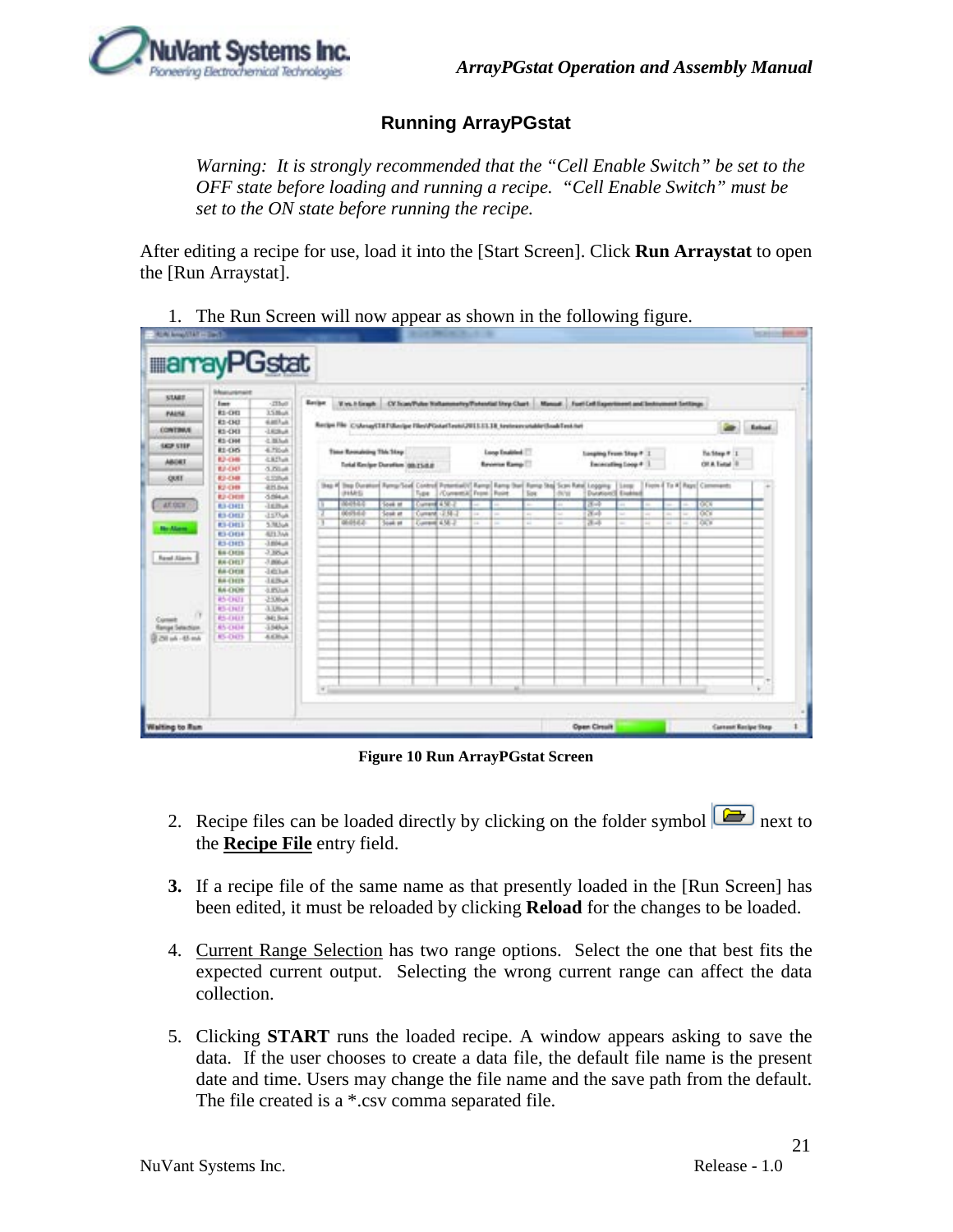

- 6. Clicking **PAUSE** will pause the execution of the recipe and hold your recipe at its present state and defer writing to your data file until the **CONTINUE** button is pressed.
- 7. Users may then click **Manual** to view the recipe override controls. Pressing Output Auto/Manual disengages the ArrayPGstat from the recipe and allows users to select Control Type as either "Voltage" or "Current" and enter a specified potential/current into Manual Potential/Current. Each cell can be turned on/off by clicking the appropriate circles in the **Cell Switch** space. If on, the circles will be green. If off, they will be grey. If the user plans to **CONTINUE** with the recipe, he/she must go back to **Auto** position of the Output Auto/Manual control.



**Figure 8 ArrayPGstat manual control**

8. Clicking **SKIP STEP** will advance to next step of a running recipe. If no recipe is running or it is aborted, a window will prompt up to ask users to enter the desired step for the program. When **START** is pressed, it will jump from the present step to that step and begin execution.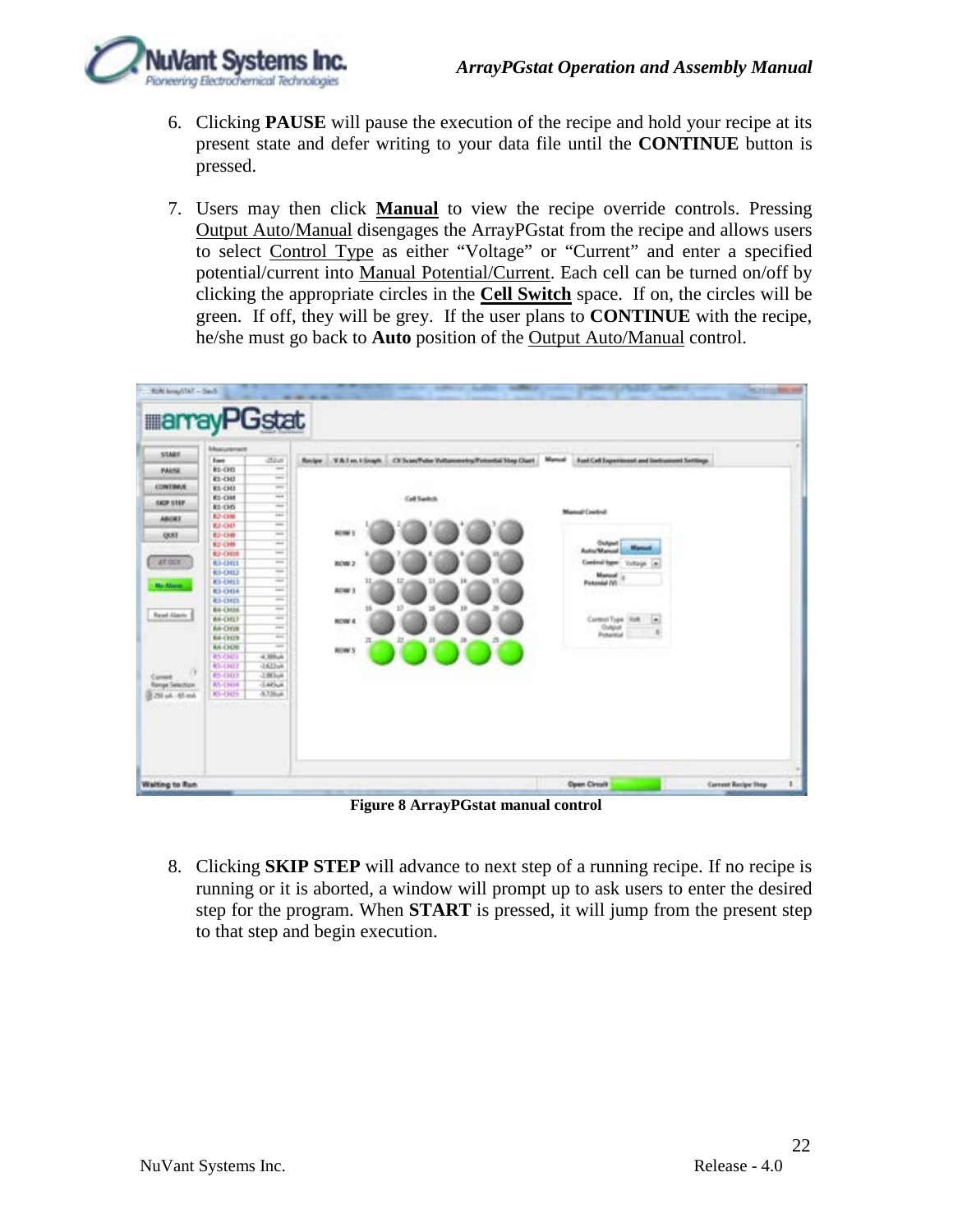

| <b>START</b>           | Masurement       |                   |        |              |                                                                                                             |                  |             |          |                       |                    |  |   |                           |                            |
|------------------------|------------------|-------------------|--------|--------------|-------------------------------------------------------------------------------------------------------------|------------------|-------------|----------|-----------------------|--------------------|--|---|---------------------------|----------------------------|
|                        | Ewe              | $-1.12\text{mV}$  | Recipe |              | V & I vs. 1 Graph   CV Scan/Pulse Voltammetry/Pulantial Step Chart   Manual   Aug. 1C   Seatsument Settings |                  |             |          |                       |                    |  |   |                           |                            |
| <b><i>BALISA</i></b>   | <b>R1-OH1</b>    | $-36.48 - 4$      |        |              |                                                                                                             |                  |             |          |                       |                    |  |   |                           |                            |
|                        | <b>BIGIO</b>     | <b>BISINA</b>     |        |              | Recipe File CAUservia annehia/Dedrop/Jest annappoint recipe full                                            |                  |             |          |                       |                    |  |   |                           | <b>Kelman</b>              |
| <b>CONTINUE</b>        | <b>RI-CHI</b>    | 17.12-A           |        |              |                                                                                                             |                  |             |          |                       |                    |  |   |                           |                            |
| <b>GOV STOP</b>        | 85 CHA           | $-31.17-4$        |        |              |                                                                                                             |                  |             |          |                       |                    |  |   |                           |                            |
|                        | <b>RICHS</b>     | $-21.87 - 4.$     |        |              | Time Remaining This Step: 00.00-0.0                                                                         | Loop Enabled     |             |          | Looping From Step # 1 |                    |  |   | To Step # 1               |                            |
| <b>ABORT</b>           | 83,4346          | $-4054$           |        |              | Tetal Recipe Duration: 00:00:0.0                                                                            | Reverse Ramp (2) |             |          |                       | Excessing Loop # 1 |  |   | Of A Tunal 3              |                            |
|                        | <b>EJ-CHT</b>    | $1.078 - 4$       |        |              |                                                                                                             |                  |             |          |                       |                    |  |   |                           |                            |
| OUT                    | 1.1-048          | $-11.40mA$        |        |              |                                                                                                             |                  |             |          |                       |                    |  |   |                           |                            |
|                        | <b>E3 CHB</b>    | $-18.06 - 4$      |        | (HAAG)       | The #1 She Dunteed Ramp Sual Control Potential Ramp Ramp Star Sing Scan Raw Logging                         |                  | <b>Size</b> | cerú.    | Duratoric English     | 1 Links            |  |   | From E To # Reps Comments |                            |
|                        | <b>R.J.-CM10</b> | 29.76uA           |        |              | <b>Starting Ship</b>                                                                                        |                  |             |          |                       |                    |  |   |                           |                            |
| <b>TAL TRANSLE</b>     | <b>ELCHIS</b>    | 35 Kitchi         |        | <b>NONAS</b> |                                                                                                             |                  | $11 - 1$    | $11 - 1$ |                       |                    |  | ÷ | <b>LOCY</b>               |                            |
|                        | <b>KI-CHL/</b>   | IT Albut          |        |              | Enter desired starting step for the program.                                                                |                  |             |          |                       |                    |  |   |                           |                            |
| <b>Bis Alasma</b>      | <b>ELCHLY</b>    | $-1.981 - 4$      |        |              | When the Start button is pressed, the program                                                               |                  |             |          |                       |                    |  |   |                           |                            |
|                        | <b>EL CH18</b>   | $1113$ ull        |        |              | will start the execution from the desired step.                                                             |                  |             |          |                       |                    |  |   |                           |                            |
|                        | 03-0415          | $-11.29 - 4$      |        |              |                                                                                                             |                  |             |          |                       |                    |  |   |                           |                            |
| Reize Algern           | <b>RACHIN</b>    | $-28.00\text{mJ}$ |        |              |                                                                                                             |                  |             |          |                       |                    |  |   |                           |                            |
|                        | R4-C1117         | $-243644$         |        |              |                                                                                                             |                  |             |          |                       |                    |  |   |                           |                            |
|                        | <b>BLCHIR</b>    | 456264            |        |              | <b>Norting Total 1</b>                                                                                      |                  |             |          |                       |                    |  |   |                           |                            |
|                        | <b>64-CM19</b>   | $26.79\mu$ A      |        |              |                                                                                                             |                  |             |          |                       |                    |  |   |                           |                            |
|                        | <b>BLCH20</b>    | MAN-A             |        |              |                                                                                                             |                  |             |          |                       |                    |  |   |                           |                            |
|                        | <b>RS-CHUS</b>   | $-26$ Moult       |        |              | $-00$                                                                                                       |                  |             |          |                       |                    |  |   |                           |                            |
|                        | 85 (102)         | 34,56p4           |        |              |                                                                                                             |                  |             |          |                       |                    |  |   |                           |                            |
| n<br>Current           | <b>KS-CHIT</b>   | 41.01 ml          |        |              |                                                                                                             |                  |             |          |                       |                    |  |   |                           |                            |
| <b>Range Selection</b> | <b>PS-CH34</b>   | 34.53m4           |        |              |                                                                                                             |                  |             |          |                       |                    |  |   |                           |                            |
| 2.750 p.k - 65 mil.    | <b>RS-CHIS</b>   | $36.45-4$         |        |              |                                                                                                             |                  |             |          |                       |                    |  |   |                           |                            |
|                        |                  |                   |        |              |                                                                                                             |                  |             |          |                       |                    |  |   |                           |                            |
|                        |                  |                   |        |              |                                                                                                             |                  |             |          |                       |                    |  |   |                           |                            |
|                        |                  |                   |        |              |                                                                                                             |                  |             |          |                       |                    |  |   |                           |                            |
|                        |                  |                   |        |              |                                                                                                             |                  |             |          |                       |                    |  |   |                           |                            |
|                        |                  |                   | k      |              |                                                                                                             |                  |             |          |                       |                    |  |   |                           |                            |
|                        |                  |                   |        |              |                                                                                                             | $\overline{a}$   |             |          |                       |                    |  |   |                           |                            |
|                        |                  |                   |        |              |                                                                                                             |                  |             |          |                       |                    |  |   |                           |                            |
| <b>Waiting to Run</b>  |                  |                   |        |              |                                                                                                             |                  |             |          |                       |                    |  |   |                           | <b>Current Recipe Step</b> |

9. The **Instrument Settings** tab allows users to set a few features. First, if Cell Disable at end is selected, the cell will disable at the end of the recipe. If Cell Disable at end is NOT selected, the cell potential/current will go to the value specified in Standby Potential/Current (depending on which Control Type is selected).

| Safety Linds<br><b>Total Carrent</b> 1800<br>Auto/Manual<br>Column.<br>Aunt, Contrast<br>Safety Limit<br>Manual Pump<br>Three Keite Smillwood<br><b>Standby Ave.</b><br>Visitage (18) 3<br>90,890<br>Data File<br>Location<br>Experiment<br>Description | Call Disable at and<br>Control type: Volkspt [#]<br><b>Standity Potential (9)</b> (c)<br><b><i><u><u><b>Satal Current</b></u></u></i></b><br>Sefety Used: 25 | <b>Filter Store</b><br>×<br>high cutoff<br>1.000<br>Free Dist |  |
|---------------------------------------------------------------------------------------------------------------------------------------------------------------------------------------------------------------------------------------------------------|--------------------------------------------------------------------------------------------------------------------------------------------------------------|---------------------------------------------------------------|--|
|                                                                                                                                                                                                                                                         | <b>Total Carrent</b>                                                                                                                                         |                                                               |  |
|                                                                                                                                                                                                                                                         |                                                                                                                                                              |                                                               |  |
|                                                                                                                                                                                                                                                         |                                                                                                                                                              |                                                               |  |

**Figure 12 Instrument settings**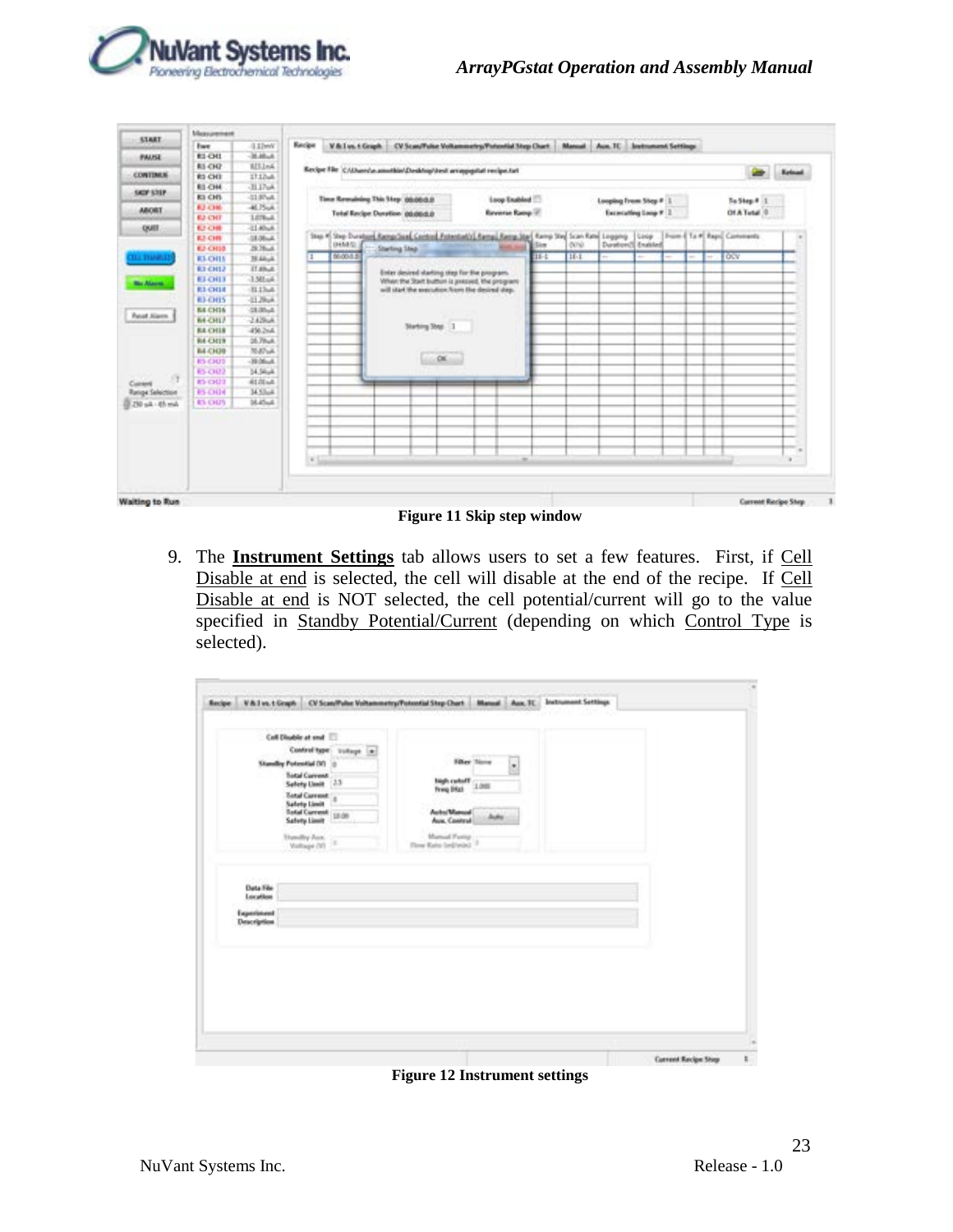

10. **ABORT** quits the running recipe. A window asks to go to **OCV** or **Standby**. **OCV** sets the cell to the open circuit voltage. **Standby** sets the cell to the potential specified in Standby Potential.

| Abort to Standby Mode |         |
|-----------------------|---------|
| or OCV?               |         |
|                       |         |
| OCV                   | Standby |

**Figure 13 Choose an ABORT mode**

11. If the recipe runs to completion, the user will be indicated when the file is closed.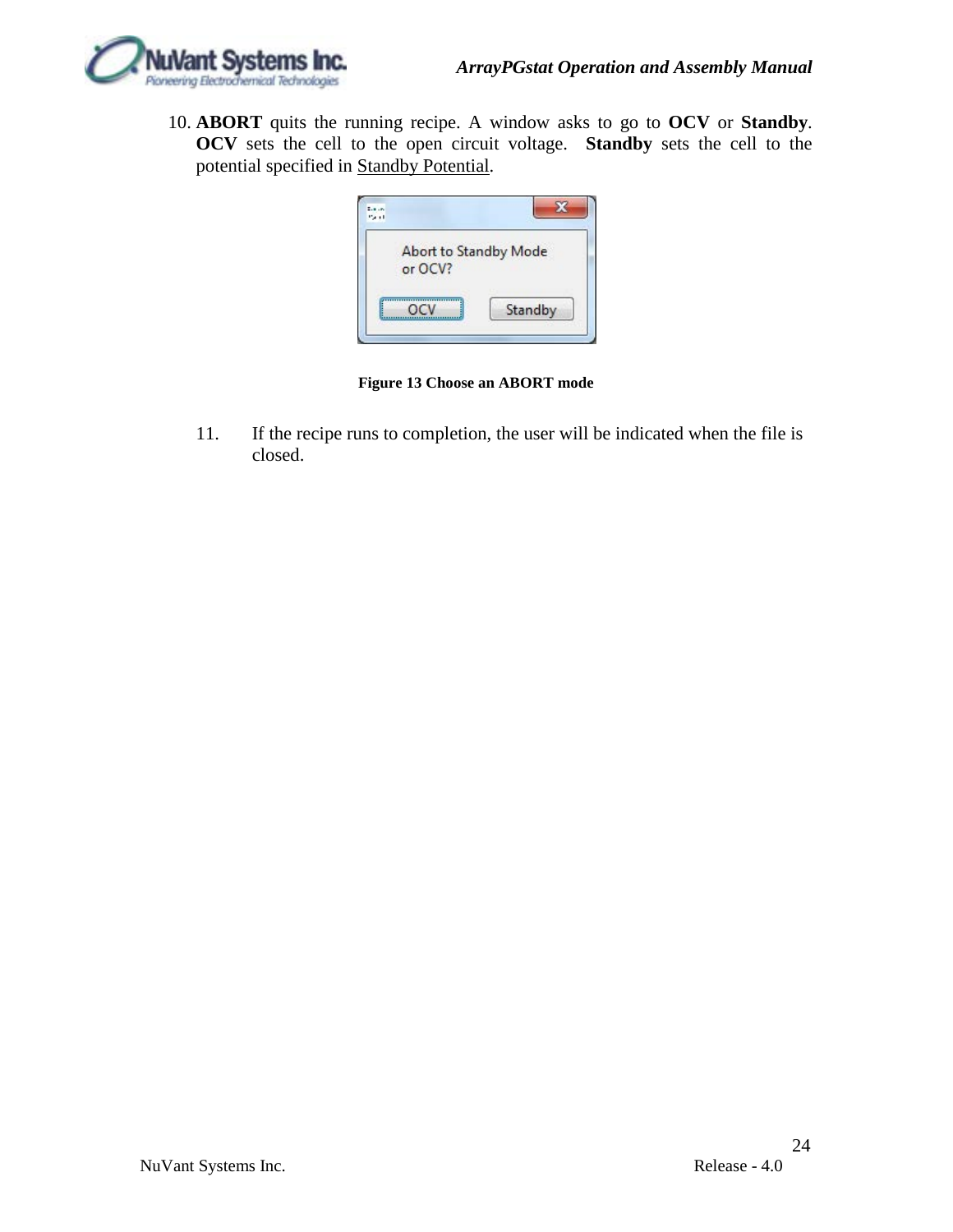

### **IV Curve**

<span id="page-24-0"></span>Click the **IV Curve** on the [Start Screen] to open the [IV Curve] window. Load a file into the data display by browsing through the file browser window at the bottom [IV Curve]. The **Select Channels** pane allows selection of specific channels. After selecting the channel(s), specific steps in the recipe can be selected in the **Select Step** pane. More than one channel can be viewed at the same time. In the file browser window at the bottom of [IV Curve], find the first file of interest. Click **ADD File**. Find the second file of interest and click **ADD FILE**. Once all the files have been added, click **File Selected**. This will change the browser window to show only the added files. Now the channels and steps can be viewed and added from the selected files. Click one of the added files and select a channel. Click **ADD CHART** to add this to the data chart. This can be repeated for another channel from the same file or the other files. The added channels will be displayed in the column on the right of [IV Curve] with a box indicating the line style. Line styles can be changed by clicking on this indicator. **CLEAR CHART** (located under Plot in the top of the window) removes the data from the chart. **REMOVE FILE** removes the selected data file from the file list.

| <b>Select Channels</b><br><b>Select Step</b>                                 |                                        |                           | Single File IV Curve        |                      |                                          |
|------------------------------------------------------------------------------|----------------------------------------|---------------------------|-----------------------------|----------------------|------------------------------------------|
| Channel 3<br>100p.1.9mp.1<br>$\sim$<br>œ<br><b>Channel 2</b><br>Loop.3.5mp.2 | $1.066 - 0$<br>$4006 - 3 - 3$          |                           |                             |                      |                                          |
| Channel 3<br>Leop. 2, Step. 1                                                | 8001-3-1                               |                           |                             |                      |                                          |
| Chairmed 6<br>Loop 2 Step 2<br>Chairmal 3                                    | 700E-3-1                               |                           |                             |                      |                                          |
| Linep. S. Stop. 3<br>Channel 6                                               | $4000 - 3$                             |                           |                             |                      |                                          |
| Channel 7<br>Channel 8                                                       | $300 - 3 -$                            |                           |                             |                      |                                          |
| Channel B                                                                    | 4000.0                                 |                           |                             |                      |                                          |
| Channel 12<br>Channel 21                                                     | 300(-3-)<br>Î                          |                           |                             |                      |                                          |
| Channel IJ                                                                   | 2000-3-                                |                           |                             |                      |                                          |
| Channel 13                                                                   | ī<br>1006-3-                           |                           |                             |                      |                                          |
| Channel 14<br>Channel II<br>Channel 38<br>Channel IT                         | ð<br>$0.001 - 0$                       |                           |                             |                      |                                          |
|                                                                              | $1001.1 -$<br>2006-3-7                 |                           |                             |                      |                                          |
| Channel SB                                                                   | 886-3-                                 |                           |                             |                      |                                          |
| Channel 19                                                                   | 4006-3-2                               |                           |                             |                      |                                          |
| Channel 30<br>Channel 21                                                     | $-5006 - 3 - 3$                        |                           |                             |                      |                                          |
| Channel 23<br>Channel 23                                                     | 4905-31                                |                           |                             |                      |                                          |
| Channel 24                                                                   | <b>JUS 3</b>                           |                           |                             |                      |                                          |
| Channel 25<br>٠                                                              | 4005-3-                                |                           |                             |                      |                                          |
|                                                                              | 4900.3-                                |                           |                             |                      |                                          |
|                                                                              | 1,800-0-<br>$4006 - 3$<br>$-1.006 + 0$ | $4006 - 3$<br>$-4006 - 3$ | $-3006 - 3$<br>$0.004 - 0.$ | $4006 - 3$<br>3568-3 | $4006 - 3$<br>$8001 - 1$<br>$1.006 - 0$  |
|                                                                              |                                        |                           | Cell Potential (V)          |                      | moore condinate (7.936-1, 7.525-1)       |
| Call Area (cm/2)<br><b>Flige T To ale</b>                                    | Name                                   |                           |                             | Size                 | Modified                                 |
| ۰<br>ă<br>$\mathbf{r}$                                                       | $C_2$ $C_3$                            |                           |                             | 193<br><b>BO</b>     | 13/31/3903 7:00 PM                       |
| Plut Type                                                                    | b b<br>O F                             |                           |                             | DG.                  | 53/31/1993 7:00 PM<br>13/31/1903 7:00 PM |
| <b>El Curent/Volkept</b>                                                     | 白々                                     |                           |                             | 18.8                 | 13/31/1803 7:00 PM                       |
|                                                                              | its v                                  |                           |                             | <b>IAB</b>           | 13/31/3903 7:00 PM                       |

**Figure 14 IV Curve**